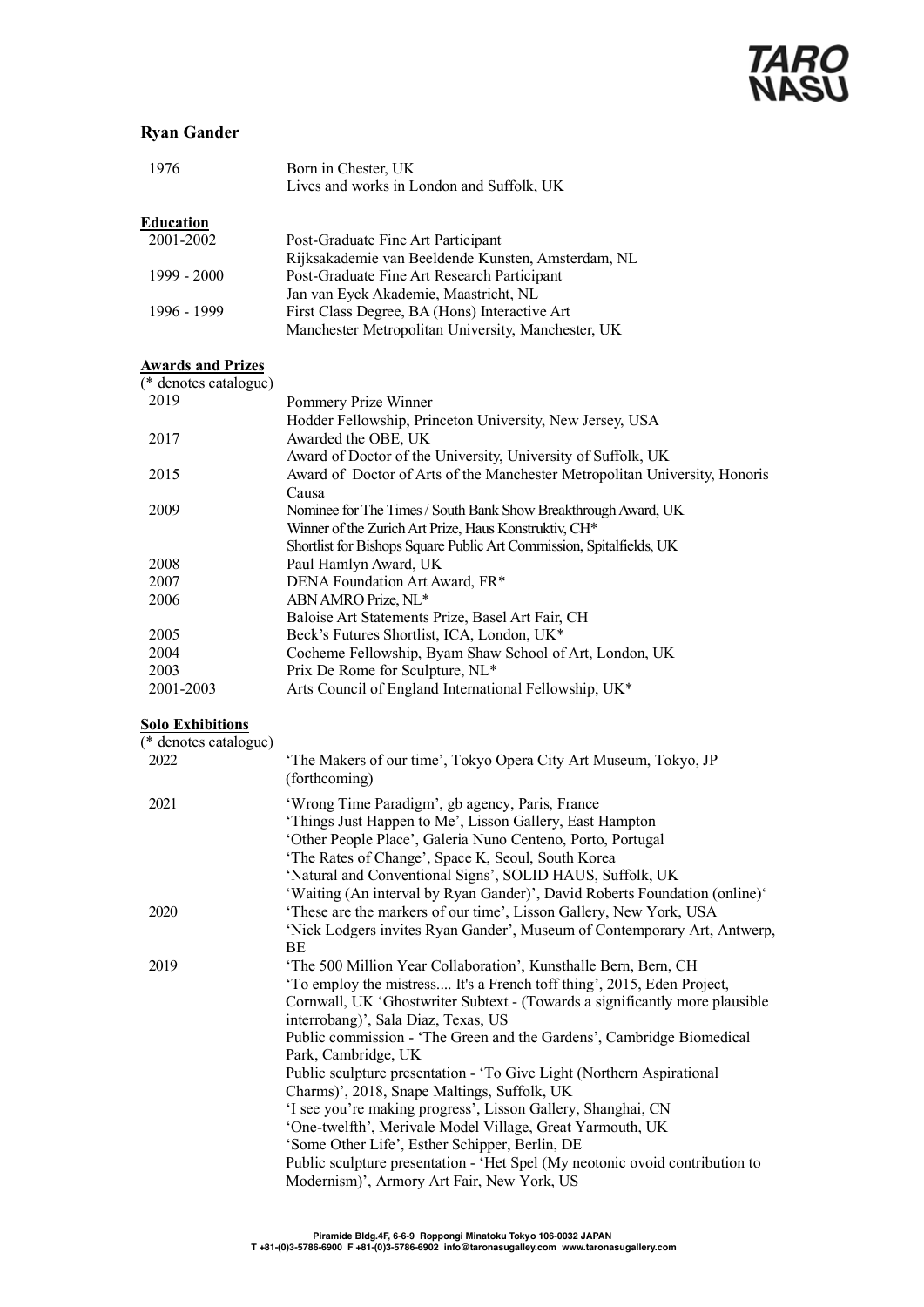

| 2018 | 'Moonlighting', TARO NASU, Tokyo, JP<br>'The Self Righting of All Things', Lisson Gallery, London, London, UK<br>'Old Languages in Very Modern Style', gb Agency, Paris, FR<br>'Time moves quickly', The Bluecoat, Liverpool Biennial, UK |
|------|-------------------------------------------------------------------------------------------------------------------------------------------------------------------------------------------------------------------------------------------|
| 2017 | 'Faces of Picasso: The Collection Selected by Ryan Gander' curated by Ryan                                                                                                                                                                |
|      | Gander, Remai Modern, Saskatoon, CA                                                                                                                                                                                                       |
|      | 'Dazaifu Tenmangu Collection works by Ryan Gander', Dazaifu Shrine,                                                                                                                                                                       |
|      | Fukuoka, JP                                                                                                                                                                                                                               |
|      | 'Ryan Gander - These wings aren't for flying', The National Museum of Art,                                                                                                                                                                |
|      | Osaka, Osaka, JP                                                                                                                                                                                                                          |
|      | 'Soft modernism', Hyundai Gallery, Seoul, SKR*                                                                                                                                                                                            |
|      | 'Human/ non Human / Broken / non Broken', CC Foundation, Shanghai, CN                                                                                                                                                                     |
| 2016 | 'Heterotopias', Musee d'Art Modern at Contemporain and Aubette 1928,                                                                                                                                                                      |
|      | Strasbourg, France                                                                                                                                                                                                                        |
|      | 'I Can See Straight Through You', Lisson Gallery, New York, USA                                                                                                                                                                           |
|      | 'An exhibition of early works by Ryan Gander at Joe's Gallery to coincide                                                                                                                                                                 |
|      | with The Liverpool Biennial', Cactus, Liverpool, UK<br>'In practice simplicity has never been a problem', TARO NASU, Tokyo, JP                                                                                                            |
|      | 'Connectivity Suite (and Other Places)', Esther Schipper Gallery, Berlin, DE                                                                                                                                                              |
|      | 'Make Every Show Like it's Your Last', MAC, Montreal, Canada                                                                                                                                                                              |
|      | 'Creative Play May Entail Some Risk Taking', Scrapmetal, Toronto, Canada                                                                                                                                                                  |
|      | 'To Stand Amongst the Elements and to Interpret What One Knows', Museum                                                                                                                                                                   |
|      | Dhondt-Dhaenens, Belgium                                                                                                                                                                                                                  |
| 2015 | 'Make every show like it's your last', Aspen Art Museum, Aspen, US                                                                                                                                                                        |
|      | 'Jolly Grown Up', in collaboration with Olive May Gander, Quartz Studio,                                                                                                                                                                  |
|      | Turin, IT 'Fieldwork', Lisson Gallery, London, UK                                                                                                                                                                                         |
|      | 'Make every show like it's your last', Vancouver Art Gallery, Vancouver, CA                                                                                                                                                               |
|      | 'The Canter of Edward De Bono - An exhibition of new works by Spencer                                                                                                                                                                     |
|      | Anthony', David Risley Gallery, Copenhagen, DK                                                                                                                                                                                            |
|      | 'READ ONLY', Australian Centre for Contemporary Art, Melbourne, AU                                                                                                                                                                        |
|      | 'Portrait of a blind artist obscured by flowers', Singapore Tyler Print Institute,                                                                                                                                                        |
|      | Singapore, SG<br>'Make every show like it's your last', OK Center for Contemporary Art, Linz,                                                                                                                                             |
|      | AT                                                                                                                                                                                                                                        |
|      | 'Nobody Walks Away from True Collaboration Triumphant or Un-bruised',                                                                                                                                                                     |
|      | collaboration with Mario Garcia Torres, Proyectos Monclova, Mexico City,                                                                                                                                                                  |
|      | МX                                                                                                                                                                                                                                        |
| 2014 | 'Make every show like it's your last', CCA Derry, IN                                                                                                                                                                                      |
|      | 'Retinal Accounts', gb agency, Paris, FR                                                                                                                                                                                                  |
|      | 'Make every show like it's your last', Manchester Art Gallery, Manchester, UK                                                                                                                                                             |
|      | 'Art Park Odrupgaard', Ordrupgaard Museum, Copenhagen, DK                                                                                                                                                                                 |
| 2013 | 'Chance Everything', Mostyn, Llandudno, UK<br>'Explorers v's Pioneers', TARO NASU, Tokyo, JP                                                                                                                                              |
|      | 'Incredibly shiny stuff that doesn't mean anything', Okayama Kyokuto                                                                                                                                                                      |
|      | Hospital, Okayama, JP                                                                                                                                                                                                                     |
|      | 'The artists have the keys', 2 Willow Road, London, UK                                                                                                                                                                                    |
|      | 'Make every show like it's your last', Frac île-de-France, Le Plateau, Paris, FR                                                                                                                                                          |
|      | 'Associative Photographs, 2004', Zabludowicz Collection, New York, US                                                                                                                                                                     |
|      | 'Once upon a bicycle, not so long ago', Annet Gelink Gallery, Amsterdam, NL                                                                                                                                                               |
|      | 'Desktop Residency', www.desktopresidency.com                                                                                                                                                                                             |
| 2012 | 'Boing boing squirt', Museo Tamayo, Mexico, MX                                                                                                                                                                                            |
|      | 'These are the things that I don't understand', Daiwa Press Viewing Room,                                                                                                                                                                 |
|      | Hiroshima, JP<br>'Ryan Gander: An Exhibition of Recent Paintings', David Risley Gallery,                                                                                                                                                  |
|      | Copenhagen, DK                                                                                                                                                                                                                            |
|      | 'Esperluette', Palais de Tokyo, Paris, FR                                                                                                                                                                                                 |
|      | 'The Fallout of Living', Lisson Gallery, London, UK                                                                                                                                                                                       |
|      | 'Lost in my own recursive narrative', Fondazione Morra Greco, Napoli, IT                                                                                                                                                                  |
|      | 'An exercise in cultural semaphore' gb agency, Paris, FR                                                                                                                                                                                  |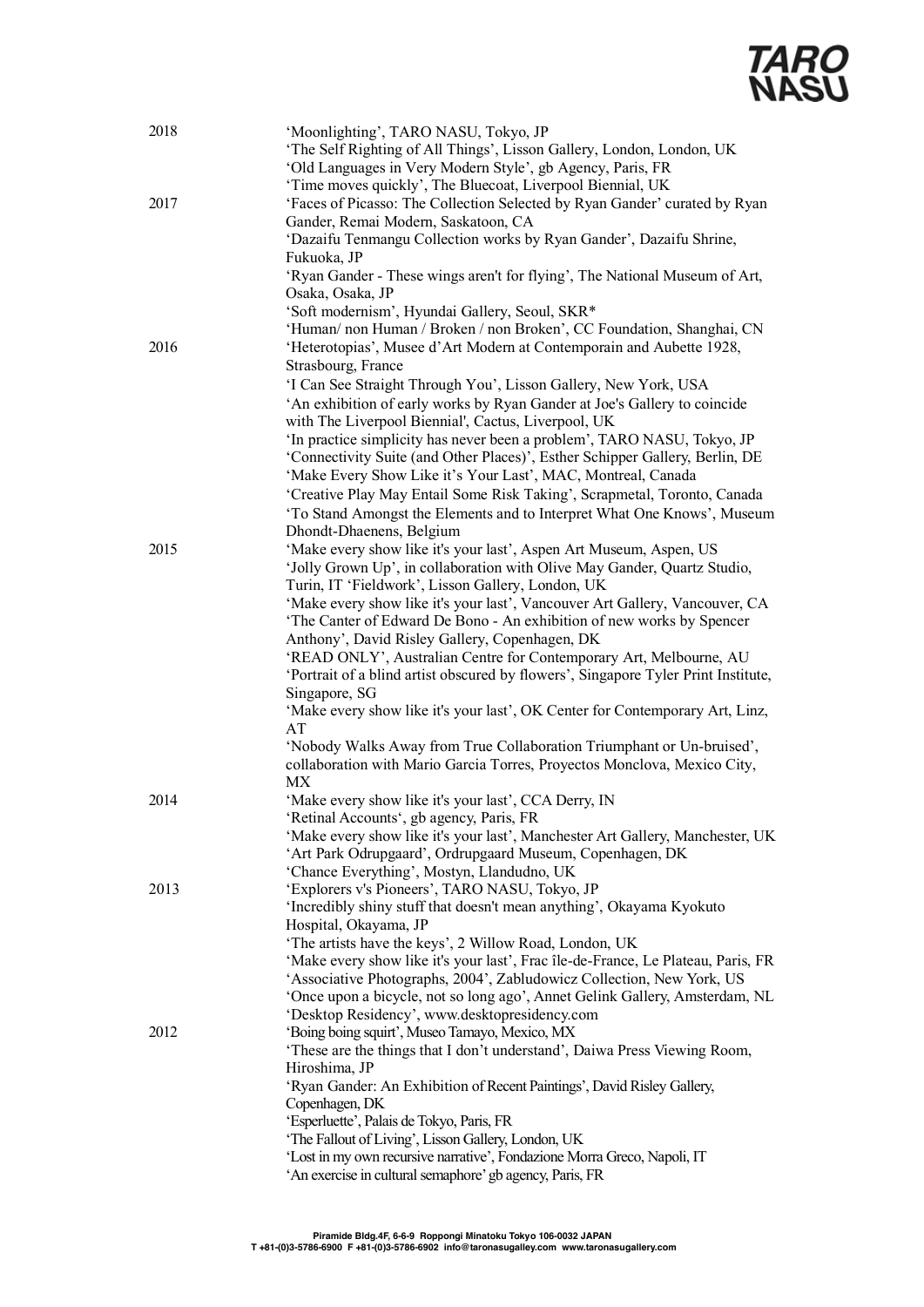| 2011 | 'Really Shiny Things That Don't Mean Anything', Trybuna Honorowa, Plac Defilad,<br>Muzeum Sztuki Nowoczesnej w Warszawie, Warsaw, PL<br>'Ryan Gander', Billboard for Edinburgh: Year 4, Ingleby Gallery, Edinburgh, UK<br>'Icarus Falling - An Exhibition Lost', Maison Hermès, Le Forum, Tokyo, JP<br>'New Collisions in Culturefield', Johnen Galerie, Berlin, DE<br>'Locked Room Scenario', The Depot, Commissioned by Artangel, London, UK<br>'Meaningsurrounds me now', 1223 Gendaikaiga, Tokyo, JP<br>'Now there's not enough of it to go around' Annet Gelink Gallery, Amsterdam, NL<br>'You have my word', Dazaifu Tenmangu, Fukuoka, JP<br>'Attempting to remain light on ones feet: Work from Daiwa Collection', Okinawa<br>Prefectural Museum, Okinawa, JP<br>'Ftt, Ft, Ftt, Ftt, Ffttt, Ftt, or somewhere between a modern representation of<br>how a contemporary gesture came into being, an illustration of the physicality<br>of an argument between Theo and Piet regarding the dynamic aspect of the<br>diagonal line and attempting to produce a chroma-key set for a hundred |
|------|--------------------------------------------------------------------------------------------------------------------------------------------------------------------------------------------------------------------------------------------------------------------------------------------------------------------------------------------------------------------------------------------------------------------------------------------------------------------------------------------------------------------------------------------------------------------------------------------------------------------------------------------------------------------------------------------------------------------------------------------------------------------------------------------------------------------------------------------------------------------------------------------------------------------------------------------------------------------------------------------------------------------------------------------------------------------------------------------------|
| 2010 | cinematic scenes' TARO NASU, Tokyo, JP<br>'Saying something is made of something when it is actually made of something else',<br>YU-UN, Tokyo, JP<br>'The Happy Prince', Public Art Fund, Doris C. Freedman Plaza, Central<br>Park, New York, US<br>'Intervals: Ryan Gander', Soloman R. Guggenheim Museum, New York, US                                                                                                                                                                                                                                                                                                                                                                                                                                                                                                                                                                                                                                                                                                                                                                         |
|      | 'Approach it slowly from the left', Haus Konstruktiv, Zurich, CH*<br>'You walk into a space, any space'. Lisson Gallery, London UK<br>'I am an Aurefilian', TARO NASU, Tokyo, JP<br>'A Whole Hole' G-Tokyo, Tokyo, JP                                                                                                                                                                                                                                                                                                                                                                                                                                                                                                                                                                                                                                                                                                                                                                                                                                                                            |
| 2009 | 'The die is cast', Villa Arson, Nice, FR *<br>'We Are Constant', Frieze Art Fair Projects, London, UK<br>'It's a right Heath Robinson affair', gb agency, Paris, FR<br>'It's a right Heath Robinson affair', Kadist Art Foundation, Paris, FR<br>'As it presents itself', Picture This, Bristol, UK                                                                                                                                                                                                                                                                                                                                                                                                                                                                                                                                                                                                                                                                                                                                                                                              |
| 2008 | 'Heralded as the new black', Museum Boijmans Van Beuningen, Rotterdam, NL*<br>'I let somebody get under my skin' Annet Gelink Gallery, Amsterdam, NL<br>'Heralded as the new black', Ikon Gallery, Birmingham, UK *<br>'Heralded as the new black', South London Gallery, London, UK *<br>'Something Vague', St Gallen Kunstverein, Switzerland, CH<br>'Something Vague', Bonner Kunstverein, Bonn, DE<br>'How I learnt to use my senses, how I learnt to think and how I learnt to feel', TARO                                                                                                                                                                                                                                                                                                                                                                                                                                                                                                                                                                                                  |
|      | NASU, Tokyo, JP<br>'Championed by Rigour' Tanya Bonakdar Gallery, New York, US<br>'And it came to life' Marz Galleria, Lisbon, PT<br>'Basquiat', STORE Gallery, London, UK                                                                                                                                                                                                                                                                                                                                                                                                                                                                                                                                                                                                                                                                                                                                                                                                                                                                                                                       |
| 2007 | 'Ghostwriter subtext (Towards a significantly more plausible interrobang)', TARO<br>NASU, Tokyo, JP<br>'More than the weight of your shadow' Daiwa Press Viewing Room, Hiroshima, JP<br>'Passengers', CCA Wattis Institute for Contemporary Arts, San Francisco, US<br>'Short cut through the trees' MUMOK, Vienna, AU *<br>'The Last Work', Stedelijk Museum, Amsterdam, NL<br>'Of Any Actual Person, Living or Dead' (with Aurélien Froment) STORE, London,<br>UK                                                                                                                                                                                                                                                                                                                                                                                                                                                                                                                                                                                                                              |
| 2006 | 'Ryan Gander', Massimo De Carlo, Milan, IT<br>'Ghostwriter Subtext (Towards a significantly more plausible interrobang)', Premier<br>Container, Art Basel Premier with STORE, Miami, US<br>'Didactease', Marc Foxx, Los Angeles, US<br>'Cinema Verso', Whitechapel East Wing, London, UK<br>'Spencer, forget about good', Art Basel Unlimited with Annet Gelink Gallery, Basel,<br>'The title taken from reading that book (with George Henry Longly), Elisabeth<br>Kauffman, Zurich, CH<br>'Is This Guilt In You Too - (The study of a car in a field)', MUMOK, Vienna, AT<br>'Your clumsiness is the next man's stealth', Annet Gelink Gallery, Amsterdam, NL<br>'Nine Projects for the Pavilion de l'Esprit Nouveau, MAMbo, GAM, Bologna, IT                                                                                                                                                                                                                                                                                                                                                  |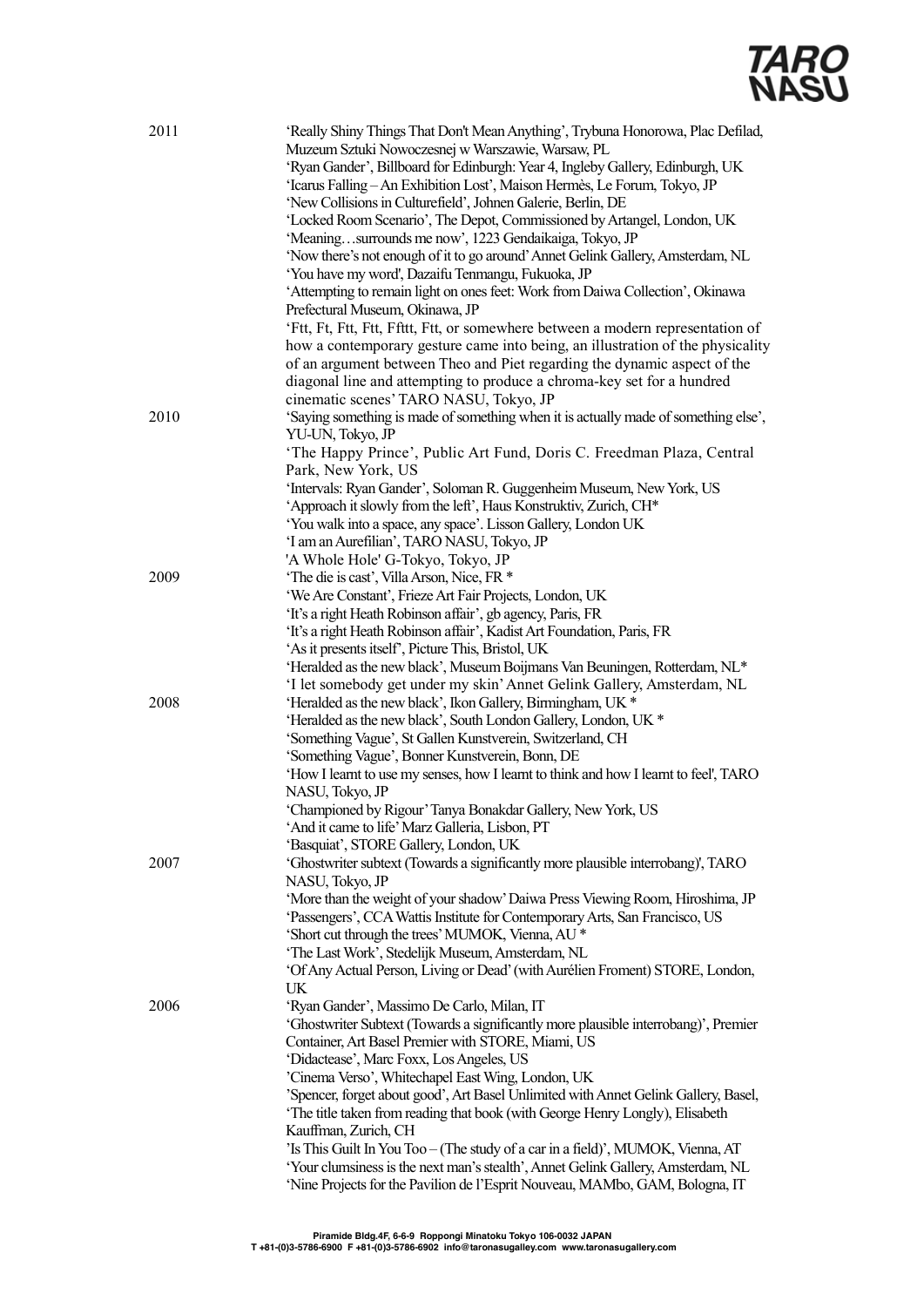

| 2005 | But it was all green', Artists Space, New York, US                                       |
|------|------------------------------------------------------------------------------------------|
|      | 'Of Any Actual Person, Living or Dead', Les Laboratoires d'Aubervilliers, (with          |
|      | Aurélien Froment) F*                                                                     |
|      | 'Is This Guilt in You Too' – (The Study of a Car in a Field)', Art Basel Statements with |
|      | Annet Gelink Gallery, Basel, CH                                                          |
|      | 'Is This Guilt in You Too' – (The Study of a Car in a Field), Annet Gelink Gallery,      |
|      | Amsterdam, NL                                                                            |
|      | 'Somewhere between 1886 and 2030 (2005)', Store, London, UK*                             |
| 2004 | An Incomplete History of Ideas', Cornerhouse, Manchester, UK*                            |
|      | 'But it was all green', Annet Gelink Gallery, Amsterdam, NL                              |
|      | 'La Galerie dans ma Poche', Leeds and London, UK                                         |
| 2003 | But it was all green', STORE, London, UK                                                 |
|      | 'The Death of Abbé Faria', Stedelijk Museum Bureau, Amsterdam, NL*                       |
| 2002 | Marie Aurore Sorry', The International 3, Manchester, UK*                                |
|      | 'In Return', (with Shahryar Nashat), Centre Pasquart, Bienne, CH                         |

## **Group Exhibitions**

| (* denotes catalogue) |                                                                                      |
|-----------------------|--------------------------------------------------------------------------------------|
| 2022                  | 'MARBLE', Kunsten Museum of Modern Art, Aalborg, Denmark                             |
|                       | 'Statements', Palazzo della Ragione, Bergamo, Itary                                  |
| 2021                  | 'Beano: The Art of Breaking the Rules', Somerset House, London, UK                   |
|                       | 'I GOT UP', gb agency, Paris, France                                                 |
|                       | 'Human conditions of clay', Chapter Arts Centre, Cardiff, UK                         |
|                       | 'Obayashi Collection', WHAT, Tokyo, Japan                                            |
|                       | 'How does one think of nothing?', FF Projects, Monterrey, Mexico                     |
|                       | 'My Kid Could've Done That', The Holburne Museum, Bath, UK                           |
|                       | Albion Barn, Little Milton, UK                                                       |
|                       | 'En La Casa De Marques', Palma de Mallorca, Spain                                    |
|                       | 'Paradise: Do we want a better world', Kortrijk Triennial, Kortrijk, Belgium         |
|                       | 'Lost Weekend', Yvon Lambert & Gallery Allen, Paris, France                          |
|                       | 'Ouverture', Bourse de Commerce, Paris, France                                       |
|                       | 'Children Power', Le Plateau, Paris, France                                          |
|                       | 'Zirkuliere!', Stadt Zürich, Zürich, Switzerland                                     |
|                       | 'Dear Aliens, We are Ready', Baja California State Cultural Department,              |
|                       | Tecate,                                                                              |
|                       | Mexico                                                                               |
|                       | 'Here to Stay', MUSEION, Bolzano, Italy                                              |
|                       | 'In-Situ Works', Bourse de Commerce/Pinault Collection, Paris, France                |
| 2020                  | 'Alles im Wunderland', Nassauischer Kunstverein, Wiesbaden, Germany                  |
|                       | It is very difficult to be an island of perfection in a sea of misery, but please do |
|                       | not doubt our sincerity', W139, Amsterdam, The Netherlands                           |
|                       | 'Index', Museo MARCO, Mexico City, Mexico                                            |
|                       | 'Photography to the test of abstraction', Frac Normandie Rouen, France               |
|                       | 'Passing-Time' (online exhibition), www.passing-time.org                             |
|                       | 'The Double Headed Coin', Project 78 Gallery, St Leonards on Sea, UK                 |
|                       | 'Grands soirs et Petits matins', Perrotin Gallery, Paris, FR 'Dance First, Think     |
|                       | Later', University of Lincoln, Lincoln, UK                                           |
|                       | PS81E, Esther Schipper, Berlin, DE                                                   |
|                       | Hyundai 50 Part II, Gallery Hyundai, Seoul, KOR                                      |
|                       | Collection 1: Transgressing Line, National Museum of Art, Osaka, JP                  |
|                       | 'Hippo Campus: Where we learn', Newlyn Art Gallery & The Exchange,                   |
|                       | Penzance, UK 'Brainwashed', Haus der Kunst, Munich, DE                               |
|                       | 'Scrivere disegnando, quand la langue cherche son autre', Centre d'Art               |
|                       | Contemporain Genève, CH                                                              |
|                       | 'Paper Works', TARO NASU, Tokyo, JP                                                  |
|                       | 'Momentum', Voorlinden, The Hague, NL                                                |
| 2019                  | 'Department of Carving and Modeling Section II: Form and Volume', Cristina           |
|                       | Guerra Contemporary Art, Lisbon, PT                                                  |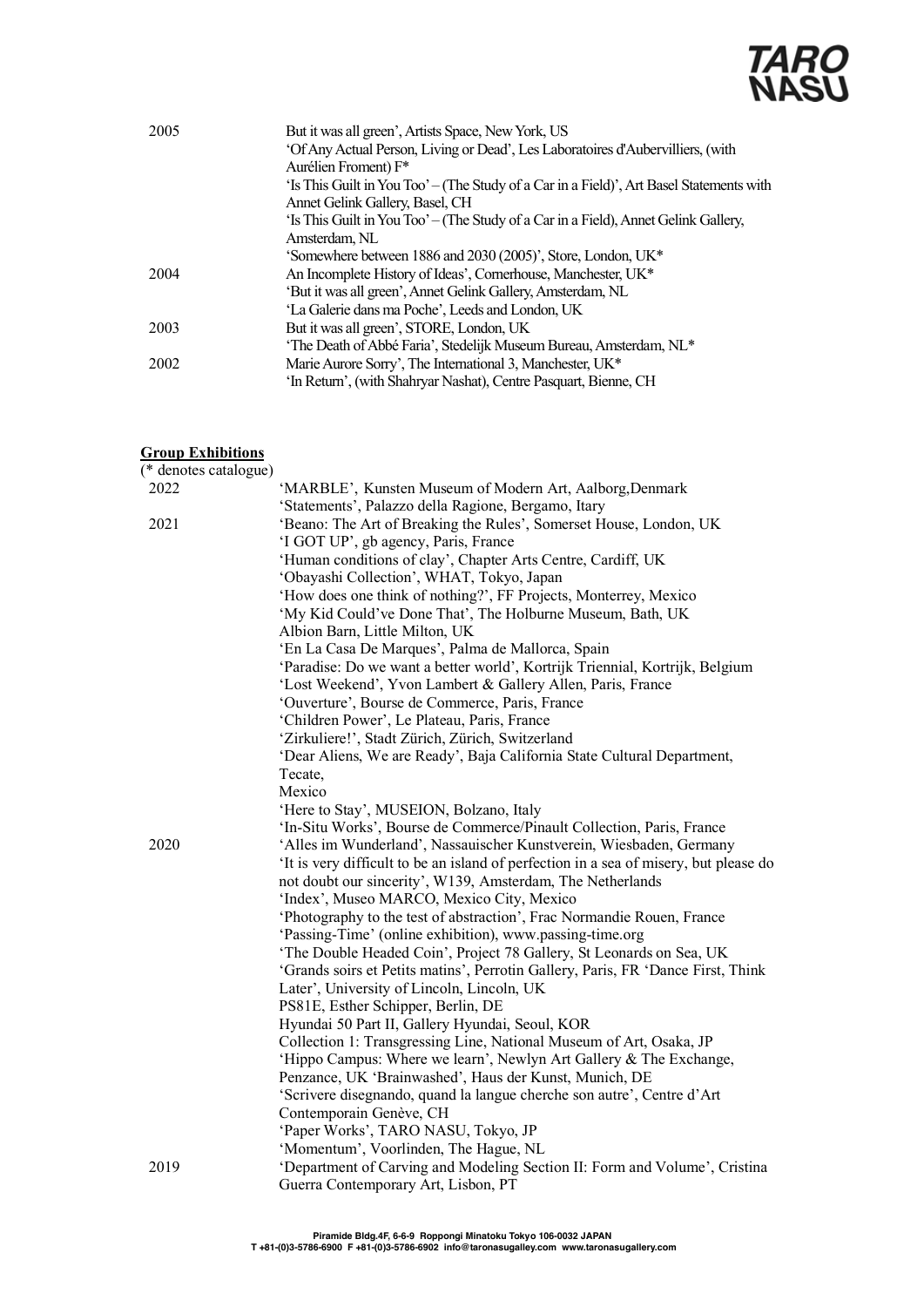

'De Expokoelkast 2', Garage Noord, Amsterdam, NL 'Playing Out', Wellcome Collection, London, UK 'THE ESTATE', Kim? Contemporary Art Center, Riga, LV 'Oversharing', Friends Indeed, San Francisco, US 'Museum', MMK, Frankfurt, DE 'THE ESTATE', Kim? Contemporary Art Center, Salacgrīva, LV 'Which Mirror Do You Want to Lick?', Frans Masereel Centre, Kasterlee, BE 'Intimate distance', MOCO, Montpellier, FR '()', Daniel Faria Gallery, Toronto, CA 'Of Any Actual Person Living or Dead', Marcelle Alix, Paris, FR 'Time Kills – Time-based art from Julia Stoschek Collection', Sesc Sao Paulo, Sao Paulo, BR 'Festival Performatik', Kaaitheater, Brussels, BE 'Jews, Money, Myth', Jewish Museum, London, UK 'Drawing Biennial 2019', Drawing Room, London, UK 'One artist / two films / one week', Center Pomidou, Paris, FR 'Hate Speech, Aggression and Intimacy', Künstlerhaus Graz, Graz, AT 'The Historian's Craft', ICA Milano, Milan, IT 'In My Shoes: Art and the Self Since the 1990s', Aberystwyth Arts Centre, Aberystwyth, UK 2018 'Fleeting Exists', Sursock Museum, Beirut, Lebanon 'Knock, Knock: Humour in Contemporary Art', South London Gallery, London, UK 'Open Call', Atlas House, Annual Ipswich Biennial, UK 'Beautiful world, where are you?', The Metropolitan Cathedral, Liverpool Biennial, UK 'Time moves quickly', The Bluecoat, Liverpool Biennial, UK 'Fleeting Exists', Sursock Museum, Beirut, LBN 'Ryan Gander - These wings aren't for flying', The National Museum of Art, Osaka, Osaka, JP 'Fleeting Exists', Sursock Museum, Beirut, LBN 'In My Shoes: Art and the Self Since the 1990s', Attenborough Center, UK 'Summer Exhibition 2018', Royal Academy of Art, London, UK 'Dime-Store Alchemy', FLAG Art Foundation, New York, USA 'Velvet Ropes', David Risley Gallery, Copenhagen, DK 'KADIST: General Rehearsal', Moscow Museum of Modern Art, Moscow, RU Art Cologne, Lisson Gallery, Cologne, DE 'KADIST: General Rehearsal', Moscow Museum of Modern Art, Moscow, RU Art Cologne, Lisson Gallery, Cologne, DE 'In My Shoes: Art and the Self Since the 1990s', Yorkshire Sculpture Park, UK 'Other Places', Sydney Biennale, Sydney, AU 'Chair, Chair, Chair, Lamp, Table, Bed, Sofa', David Risley Gallery, Copenhagen, DK 'Other Places', Sydney Biennale, Sydney, AU 'Chair, Chair, Chair, Lamp, Table, Bed, Sofa', David Risley Gallery, Copenhagen, DK 'Triennial of Contemporary Art by Sea', Beaufort Triennial, Koksijde, BE 'GAUDIOPOLIS', Kulturstiftung Des Bundes, Project Leitung, Leipzig, DE 'RESONANCE by Frac Normande Rouen', Musée des Beaux-arts de Rouen, FR 'Degas: A Passion for Perfection', Denver Art Museum, US 'The Stories of Almost Everyone. Curated by Aram Moshayedi', Hammer Museum, Los Angeles, US 'ZEIGEN. An Audio Tour through the Collection of NMAO', National Museum of Osaka, JP 'Darbyshire, Gander, Pica, Starling', Hayward Gallery, London, UK 'The Land We Live In - The Land We Left Behind', Hauser & Wirth, Somerset, UK 'The Land We Live In - The Land We Left Behind', Hauser & Wirth, Somerset, UK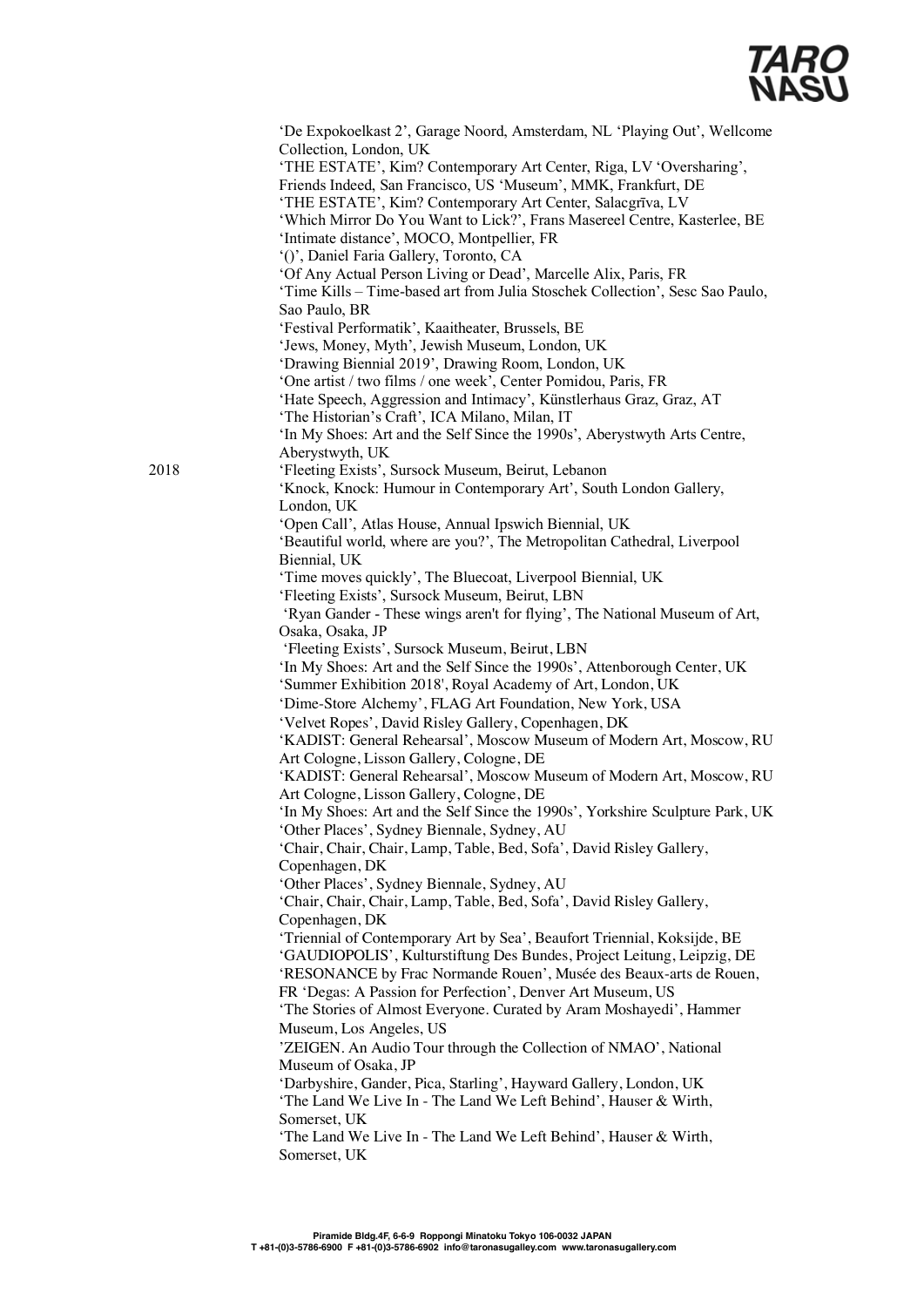

| 2017 | 'Dance to the Music of Time – A Homage to Howard Hodgkin', Dvir Gallery,<br>Brussels, BE                                                                       |
|------|----------------------------------------------------------------------------------------------------------------------------------------------------------------|
|      | 'Push Play', ICI, Vicki Myhren Gallery, University of Denver, US                                                                                               |
|      | 'De Fotokopie', Irma Boom Studio, Amsterdam, NL                                                                                                                |
|      | 'Iconoclash / Il conflitto delle immagini', Museo di Castelvecchio, Verona, IT<br>'Publishing as an Artistic Toolbox: 1989-2017', Kunsthalle Wien, Vienna, AT* |
|      | ' A Year From Monday In Mexico' Fifi Projects, Monterry, MX                                                                                                    |
|      | 'Art Lesson', Museo Thyssen-Bornemisza, Madrid, SP                                                                                                             |
|      | 'Art of the Postcard, Handel Street Projects, London, UK                                                                                                       |
|      | 'Field Guide', Remai Modern, Saskatoon, CA*                                                                                                                    |
|      | 'We Are Not Alone', Athr Gallery, Jeddah, SAU                                                                                                                  |
|      | 'Everything at Once', The Store, London, UK*                                                                                                                   |
|      | 'Degas: A Passion for Perfection', Fitzwilliam Museum, Oxford, UK                                                                                              |
|      | 'We Came Here to Conquer', Norfolk Museum, Norwich, UK*                                                                                                        |
|      | 'Magic Lantern Film Festival', Cinema dei Piccoli, Rome, IT                                                                                                    |
|      | 'Enjoy, Art Meets Amusement', Bramante Cloister Gallery, Rome, IT                                                                                              |
|      | 'Synthetic landscapes, Reviewing the 'ideal' landscape: A Meadow Arts                                                                                          |
|      | contemporary art exhibition in two venues', Shrewsbury Museum, Shrewsbury,                                                                                     |
|      | UK                                                                                                                                                             |
|      | 'Perfectly Concocted Context', curated by Jonathan Monk. Cherry and Martin,<br>Los Angeles, USA                                                                |
|      | 'Het Zalig Nietsdoen', Museum Kranrnburgh, Bergen, NO                                                                                                          |
|      | 'Original Fake', MAISTERRAVALBUENA, Madrid, ES                                                                                                                 |
|      | 'The Transported Man', Eli and Edythe Broad Art Museum, East Lansing, US                                                                                       |
|      | 'I want! I want! Art and Technology', Birmingham Museum and Art Gallery,                                                                                       |
|      | Birmingham, UK                                                                                                                                                 |
|      | 'Colori', Castello di Rivoli, Museo d'Arte Contemporanea, Torino, IT                                                                                           |
|      | 'Lisson Presents', Lisson Gallery, London, UK                                                                                                                  |
|      | 'Night in the Museum', curated by Ryan Gander, The Attenborough Centre,<br>Leicester, UK*                                                                      |
|      | 'Pallaksh Pallaksh', Dvir Gallery, Tel Aviv, IL                                                                                                                |
|      | 'Push Play', ICI, Hendreen Gallery, Seattle University, US                                                                                                     |
|      | 'The Greatest Story Ever Told', The National Museum of Art Osaka, Osaka, JP<br>Aichi Arts Center Temporary Exhibition, Aichi Arts Center, Aichi, JP            |
| 2016 | 'Night in the Museum', curated by Ryan Gander, Birmingham Museum and Art<br>Gallery, Birmingham, UK*                                                           |
|      | 'Heterotopias. Avant-Gardes in Contemporary Art', curated by Camille                                                                                           |
|      | Giertler, Musée d'art moderne et contemporain de Strasbourg, Strasbourg, FR*                                                                                   |
|      | 'Painters? Paintings?' David Risley Gallery, Copenhagen, DK                                                                                                    |
|      | 'Push Play', ICI, Sheila C. Johnson Design Center, Parson School of Design,<br>New York, US                                                                    |
|      | 'Time Lines: Ryan Gander, Cally Spooner, Mark Geffriaud', gb agency at                                                                                         |
|      | Independent Regence, Brussels, BE                                                                                                                              |
|      | 'Multiplier', Frans Masereel Centrum, Kasterlee, BE                                                                                                            |
|      | 'Renaissances, Un Hommage Contemporain à Florence', Fondation Etrilllard,                                                                                      |
|      | Paris, FR '開発/Development', curated by Liam Gillick, Okayama Art Summit,                                                                                       |
|      | Okayama, JP 'British Art Show 8', Southampton City Art Gallery,                                                                                                |
|      | Southampton, UK                                                                                                                                                |
|      | 'Sometimes you cannot fight it because you are part of it', Performance, Nuit<br>Blanche, Paris, FR                                                            |
|      | 'The Last Word in Art?', The Wilson, Cheltenham, UK                                                                                                            |
|      | 'The Plaza', curated by GLITCH Collective, Mostyn, Llandudno, UK                                                                                               |
|      | 'Wall to Wall. Carpets by Artists', curated by Cornelia Lauf, Museum of                                                                                        |
|      | Contemporary Art, Cleveland, US                                                                                                                                |
|      | 'Five / Fifty / Five Hundred', Lisson Gallery Milan, Milan, IT                                                                                                 |
|      | 'SILLETEROS', Kinman Gallery, London, UK                                                                                                                       |
|      | 'Night in the Museum', curated by Ryan Gander, Longside Gallery, Yorkshire                                                                                     |
|      | Sculpture Park, Yorkshire, UK                                                                                                                                  |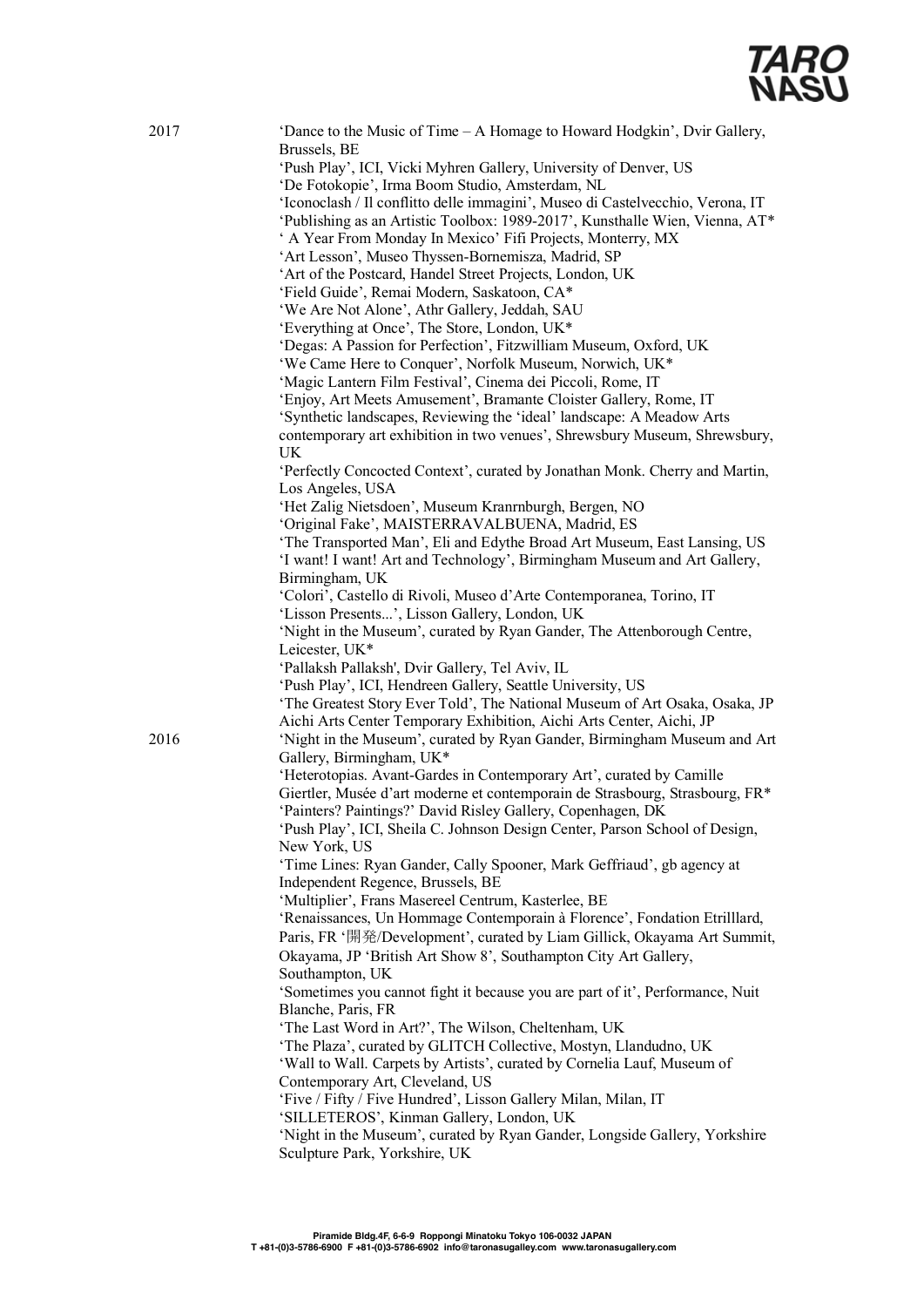'British Art Show 8', Norwich University of the Arts, Norwich, UK 'Which Mirror Do You Want to Lick?', BRNO Biennial, Brno, CZE 'Portrait of the artist as 'alter'', Frac Haute-Normandie, Sotteville-lès-Rouen, FR 'Quand fondra la neige, où ira le blanc', Palazzo Fortuny, Venice, IT 'La collection Thea Westreich Wagner et Ethan Wagner [Collected by Thea Westreich Wagner and Ethan Wagner]', Centre Pompidou, Paris, FR 'Not all that Falls Has Wings', ARTER Space, Istanbul, TR 'FOUND', curated by Cornelia Parker, Foundling Museum, London, UK 'Traces (From Mr and Mrs Lemaitre collection)', Himalayas Museum, Shanghai, CN 'Traces (From Mr and Mrs Lemaitre collection)', Minsheng Art Museum, Beijing, CN 'Good things come...', curated by Kevin Hunt, The Gallery, Plymouth College of Art, Plymouth, UK 'This Is Your Replacement', curated by Adam Carr, Sies + Höke, Dusseldorf, DE 'Je Ne Sais What?', curated by Francesco Paolo Francica, Carnelutti Firm Law, Milan, IT 'La collection mise à nu par ses artistes, même', Maison de la Vache qui Rit (House of the Laughing Cow), Lons-le-Saunier, FR 'Installation Views', Mario Garcia Torres, Espacio de Arte Careyes, Careyes 'Push Play', ICI, The Rooms, Provincial Art Gallery Division, St. John's, CA 'Theatre Dreams of a Beautiful Afternoon', Annet Gelink Gallery, Amsterdam, NL 'Earnest Hawker' Performance, Aspen Art Museum, Aspen, US 'Prière de toucher, le tactile dans l'art', Tinguely Museum, Basel, CH 'ME', Schirn Kunsthalle Frankfurt, Frankfurt, DE 'The Coveter', curated by Alex Glauber, Dickinson Roundell, New York, US 'British Art Show 8', Talbot Rice Gallery, Edinburgh, UK 'La Collection mise à nue par ses artistes, même', Maison de la Vache Qui Rit, Lons le Saunier, Paris, FR 'On the immense and the numberless', David Risley Gallery, Copenhagen, DK 'Push Play', ICI, Museum London, London, CA 2015 'Collateral Drawing', Waterfront Gallery, University Campus Suffolk, Ipswich, UK 'Banco,Mistral,Olive...RogerExcoffonetsesalphabets',LibraryofAlcazar Marseille,FR 'A.N.T.H.RO.P.O.C.E.N.E', Meessen De Clercq, Brussels, BE 'Earnest Hawker' Performance, in collaboration with Performa, Art Basel Miami, Miami, US 'Duh?', Focal Point Gallery, Southed-On-Sea, UK 'Transparencies', Bielefelder Kunstverein and the Kunstverein Nürnberg, Nürnberg, DE 'Push Play', ICI, Handwerker Gallery, Ithaca College, New York, US 'Earnest Hawker' Performance, Performa 15, New York, US 'British Art Show 8', Leeds Art Gallery, Leeds, UK 'Comisart. GroBiga m'pfa habla horem\* La Colección Performativa', Caixaforum Barcelona, Barcelona SP 'IKEA', Warrington Museum & Art Gallery, Warrington, UK 'By Boat (Farewell)', curated by Adam Carr, JoseGarcia, Mexico City, MX 'Lisson Gallery & STPI present Collaborations: Richard Deacon, Ryan Gander, Shirazeh Houshiary, Jason Martin & Jorinde Voigt', Singapore Tyler Print Institure, Singapore, SG 'CRU', curated by Marcello Dantes, Centro Cultural Banco do Brasil, Rio de Janeiro, BR 'Buiness as usual', Turf Projects, Croydon, UK 'Pequod', Columbia 11, Monaco, MC 'Art Festival Watou', Watou, BE 'Immateriality', SESC Belenzinho, Sao Paulo, BR 'TAVERNA – WE ARE OPEN', Icastica 2015, Arezzo, IT 'STATION TO STATION: A 30 Day Happening. A project by Doug Aitken', Barbican, London, UK 'Constellating Images', Villa du Parc, Annemasse, FR 'Open City', Lublin, PL 'Ryan Gander and A.FOUR present Brand Evalgelism and The universe as I knew it aged 5, collapsed and expanded several times or more (Reflector)',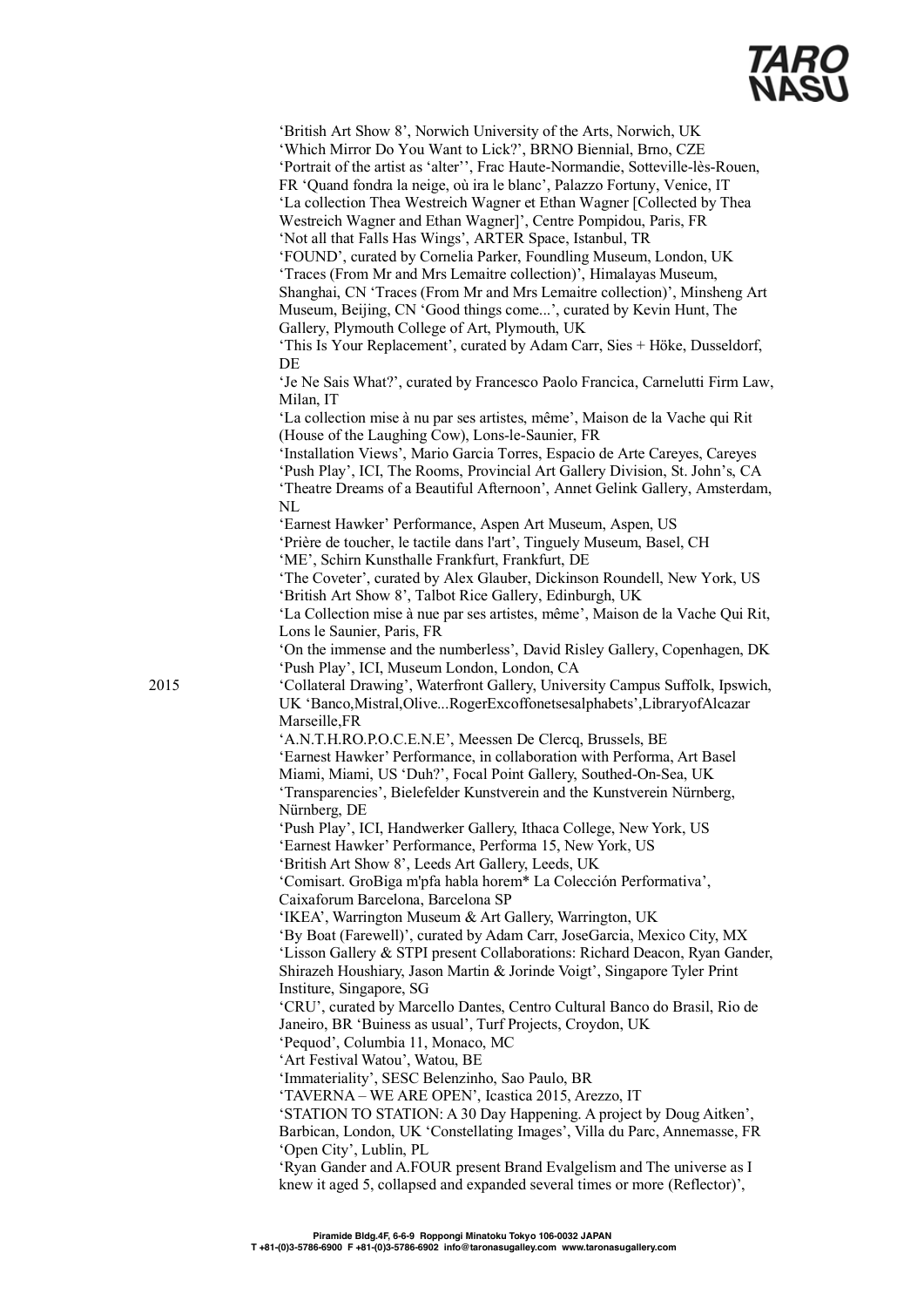Wild West Active Space, Maastricht, NL 'This Sentence', curated by Public Fiction, China Art Objects, Los Angeles, US 'Adventures In Bronze, Clay & Stone', curated by Adam Carr, Arezzo Biennale Arts Festival, Arezzo, IT 'Art as a Verb', Artspace, Sydney, AU 'Between the Idea and Experience', 12th Havana Biennial, Havana, CU 'When I Give, I Give Myself, Van Gogh Museum, Amsterdam, NL 'Panorama', High Line, New York, US 'Let's start playing the game', De Brakke Grond, Amsterdam, NL 'Business as Usual', Set The Controls For The Heart Of The Sun, Leeds, UK 'Push Play', ICI, Art Gallery of Greater Victoria, Victoria, Canada 'Back to the future', Annet Gelink Gallery, Amsterdam, NL 'Re-Corbusier. Seize œuvres contemporaines', Fondation Le Corbusier Maison La Roche, Paris, FR SCHLAFLOS', curated by Mario Codognato, 21er Haus, Vienna, AT 'Considering Britain', curated by Simon Fujiwara, Hayward Gallery, London, UK 'Private Utopia', Okayama Museum of Art, Okayama, JP, 'In \_\_ We Trust: Art and Money', Columbus Museum of Art, Ohio, US 'Private Utopia', Dunedin Public Art Gallery, Dunedin, NZ 'Push Play', ICI, College of Wooster Art Museum, Wooster, US 2014 'Curatorial Open 2014: Listening', with Haroon Mirza, Bluecoat, Liverpool, UK ''SMALL', curated by Adam Carr, Frutta Gallery, Rome, IT 'Art Basel Miami Public Sector', curated by Nicholas Baume, Miami, US 'Private Utopia', Museum of Art, Kochi, JP 'SOME / THINGS', Proyectos Monclova, Mexico, MX 'Imagineering', Okayama Castle, Okayama, JP 'L'Avenir / Looking Forward', curated by Gregory Burke and Peggy Gale, La Biennale de Montréal, Montréal, CA 'Inside', Palais de Tokyo, Paris, FR 'The Peace One Day', ICA, London, UK 'Art as a Verb', Monash University Museum of Art, Melbourne, AU 'Exercises for a Revolution', in collaboration with Nomas Foundation, MAXXI Museum, Rome, IT 'In \_\_ We Trust: Art and Money', curated by Tyler Cann, Columbus Museum of Art, Columbus, US 'A man walks into a bar...', Landshuter Strasse 49, Mainburg, DE 'and the stage darkens (or this voice is a big whale)', curated by Hana Noorali and Lynton Talbot, Hanway Place, London, UK 'On the Devolution of Culture', Rob Tufnell, London, UK 'Curatorial Open 2014: Listening', BALTIC's project space at B39, Newcastle, UK 'Blue Times', Kunsthalle Wien, Vienna, AT 'S1 Salon Invites', with Cactus Gallery, Sheffield, UK 'Cycle', CCBB, São Paulo, BR 'Wish you were here?', Atkinson Art Gallery, Southport, UK Là-bas, curated by Saâdane Afif, Kunsthaus, Glarus, CH 'I Would Like to Join a Club and Hit Myself with It', Castlefield Gallery, Manchester, UK 'The Human Factor', Hayward Gallery, London, UK '18 Ausstellungen', curated by Michael Müller, Galerie Thomas Schulte, Berlin, DE 'NOUVELLE GÉNÉRATION', Frac Nord-Pas de Calais, Dunkerque, FR 'Black and White' room at The Summer Exhibition, curated by Cornelia Parker, Royal Academy of Arts, London, UK 'Art Basel Unlimited', Art 45 Basel, CH 'Art Parcours', Art 45 Basel, CH 'Perduti Nel Paesaggio', MART, Museo di arte moderna e contemporanea di Trento e Rovereto corso Bettini, IT 'Private Utopia', Itami City Museum of Art, Itami, JP 'Will happiness find me?', Ishikawa Collection, Opera City Art Gallery, Tokyo,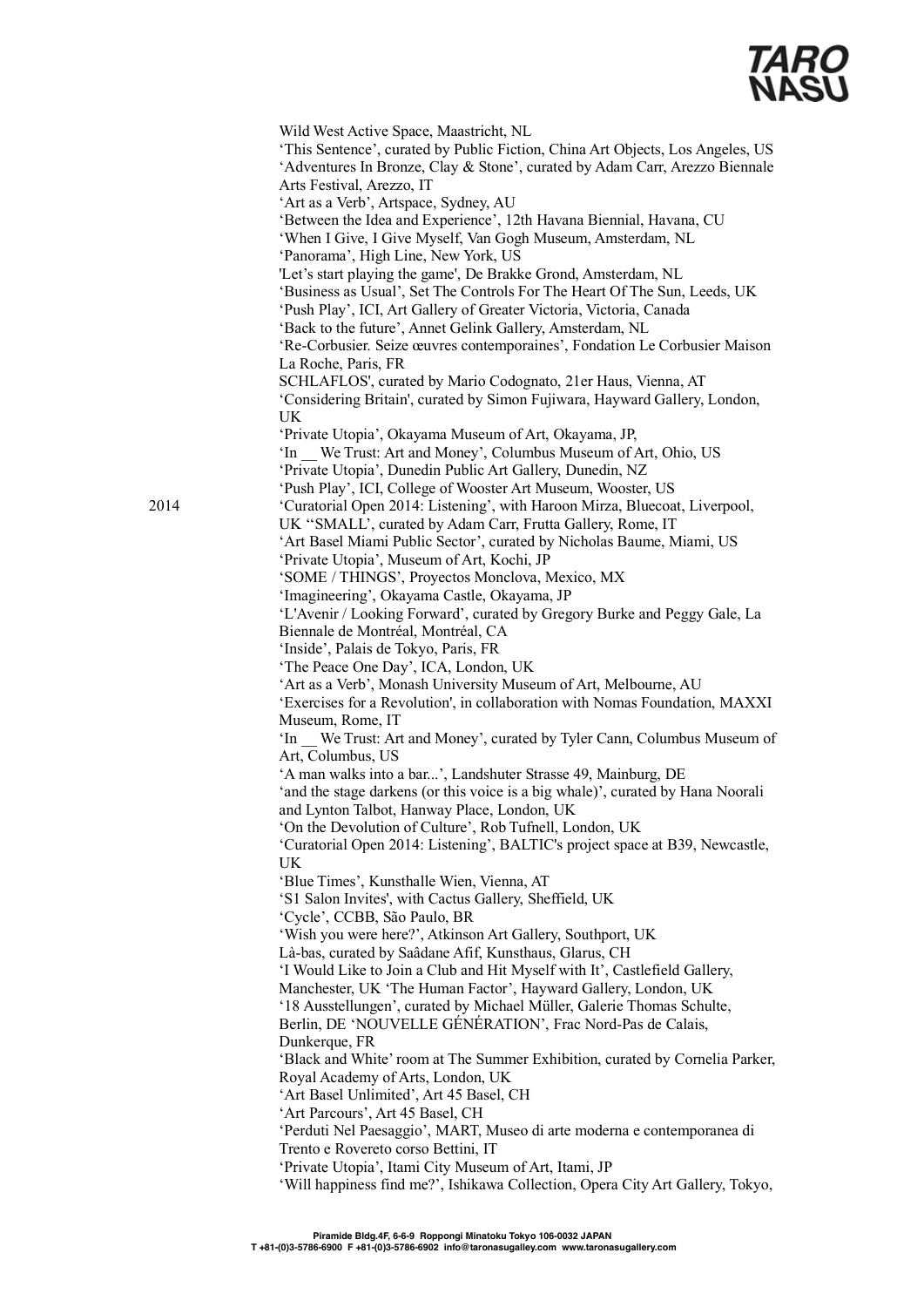

JP 'Decorum', Power Plant Station of Art, Shanghai, CN 'Ici', Berlin Biennial, Berlin, DE 'Ici', Leopold Hoesch Museum, Düren, DE 'Pierre Huyghe +/-', curated by Jenny Jaskey & Florence Ostende, The Artist's Institute, New York, US 'Push Play', ICI, Arcadia University Art Gallery, Glenside, US 'PER/FORM', curated by Chantal Pontbriand, CA2M Centro de Arte Dos de Mayo, Madrid, ES 'Dans Cinquante Ans D'ici', curated by Niekolaas Johannes Lekkerkerk, Les Territoires, Montreal, CA 'On the presence of fireflies', Musée Carré d'Art, Nîmes, FR 'Reading', Leo Xu Projects, Shanghai, CN 'd'Actions Artistiques Contemporaines', Strasbourg, FR 'Free Play', curated by Melissa E. Feldman, Arcadia University Art Gallery, US le Nouveau Festival, Centre Pompidou, Paris, FR 'END', curated by Joe Orr, Cactus on Tour, TOAST, Manchester, UK 'The Postcard is a Public Work of Art', Curated by Jeremy Cooper, X Marks the Bökship, London, UK 'Private Utopia', Tokyo Station Gallery, Tokyo, JP 'Return Journey' curated by Adam Carr, Mostyn, Llandudno, UK 2013 'Abstract Generation: Now in Print', MoMA, New York, US 'ROSE', curated by Elodie Royer and Yoann Gourmel, Centre Européen 'The Parergon and the Gutter', David Risley Gallery, Copenhagen, DK 'Wu Tang – Killa Beez', Blip Blip Blip, Leeds, UK 'Nostalgic for the Future', Lisson Gallery, London, UK 'ONE TORINO #1', an appropriation by Santo Tolone, Castello Di Rovolio, Turin, IT 'Mijn Derde Land' My Third Country', curated by Carolyn H Drake, Frankendael Foundation, Amsterdam, NL 'De leur temps (4), Regards croisés sur la jeune création', Le Hangar à Banane, Nantes, FR 'TAPIS/TAPISSERIES', curated by Anne Dressen, Musée d'Art Moderne de la Ville de Paris, Paris, FR 'El ojo en el tiempo: obras de la Colección Adrastus (The Eye on Time: Works from Adrastus Collection)', curated by Carlos Palacios, Museo de Arte Carrillo Gil, Mexico, MX 'Les apparitions', curated by François Loustau, la Chapelle de la Pérsévérance, Pau, FR 'Dear Portrait', curated by Adam Carr, Mostyn, Llandudno, UK 'Revealed', curated by Thea Westreich Art Advisory Services, Stonescape, California, US 'Postscript', curated by Nora Burnett Abrams and Andrea Andersson, The Power Plant Contemporary Art Gallery, Toronto, CA 'SNAP 2013: Art at the Aldeburgh Festival', Snape Maltings, UK 'Postscript', curated by Nora Burnett Abrams and Andrea Andersson, The Eli & Edythe Broad Art Museum, Michigan State University, Michigan, US 'Snap 2012 - The Portfolio', Paul Stolper, London, UK 'The Magic of the State', curated by Silvia Sgualdini and Beirut (Sarah Rifky and Jens Maier-Rothe), Beirut space, Cairo, EG 'The Magic of the State', curated by Silvia Sgualdini and Beirut (Sarah Rifky and Jens Maier-Rothe), Lisson Gallery, London, UK 'Broken Windows', curated by Benoit Maire, New York Gallery, New York, UK 'Cinematic Moments', CCA Wattis Institute for Contemporary Arts, San Francisco, US 'Superusurpedsupper', a performance by jugedamos, Nomas Foundation, Rome, IT 'An Arrangement In White', curated by Doug Bowen, XO, Leeds, UK 'Book Machine', curated by Christophe Boutin & Melanie Scarciglia le Nouvelle Festival, Centre Pompidou, Paris, FR 'Artists' Artists', CentrePasquArt Kunsthaus Centre d'Art, Biel, CH 'Société Secrètes', Musée Alfred Canel, Pont-Audemer, FR 'Silence (& Sadness)', curated by Gabriel Lester, Leo Xu Projects, Shanghai,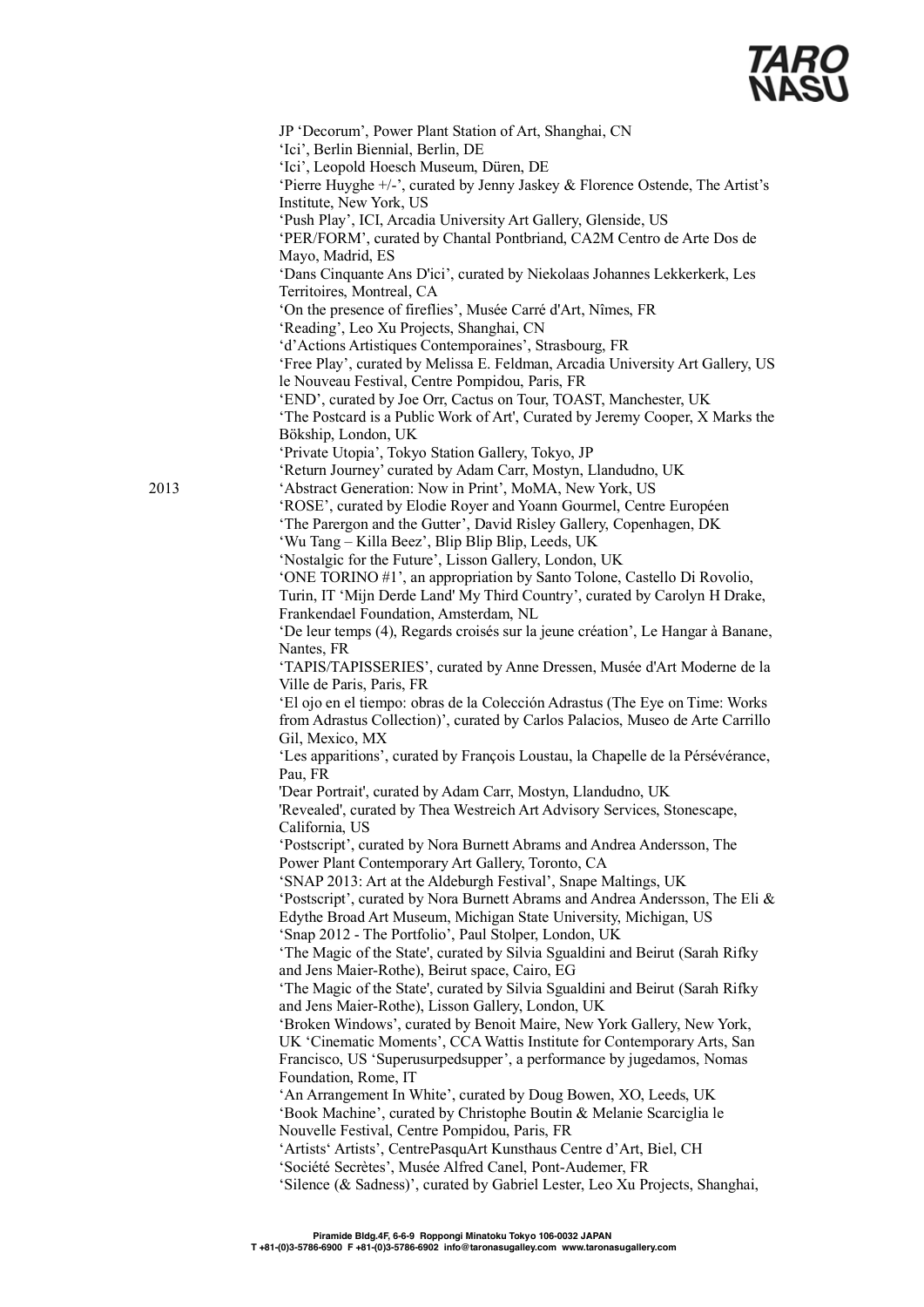

|      | <b>CN</b><br>'If you will, it is not a dream', Annet Gelink Gallery, Amsterdam, NL<br>'Storytelling', bip bop, www.bipbop.org<br>'I Think It Rains', Burger Collection, Hong Kong, CN<br>'BP Walk through British Art', Tate Britain, London, UK<br>'DLA Piper Series: Constellations', Tate Liverpool, Liverpool, UK<br>'Helicotrema, Recorded Audio Festival', MACRO Museo d'Arte<br>Contemporanea Roma, Rome, IT<br>'Dans Cinquante Ans D'ici', curated by Niekolaas Johannes Lekkerkerk, part of<br>'Livre Imaginé: Source Ouverte 2013, Les Territoires, Montreal, CA<br>'TECTONIC', curated by Simon Sakhai, The Moving Museum, Dubai, AE<br>'The Earth Turns and All Things Slip Away' curated by Edith Jeřábková + Jiří<br>Kovanda, hunt kastner, Praha, CZ |
|------|---------------------------------------------------------------------------------------------------------------------------------------------------------------------------------------------------------------------------------------------------------------------------------------------------------------------------------------------------------------------------------------------------------------------------------------------------------------------------------------------------------------------------------------------------------------------------------------------------------------------------------------------------------------------------------------------------------------------------------------------------------------------|
|      | 'Inventing a future', gb agency, Paris, FR<br>'A House of Leaves. Third Movement', David Roberts Art Foundation,<br>London, UK<br>'Cast Recording', PRISM, Hollywood, US                                                                                                                                                                                                                                                                                                                                                                                                                                                                                                                                                                                            |
| 2012 | 'Testing Ground 2013', Zabludowicz Collection, London, UK<br>'Chester', CO2, Rome, IT<br>'The Beginning", Wild West Active Space, Maastricht, NL                                                                                                                                                                                                                                                                                                                                                                                                                                                                                                                                                                                                                    |
|      | 'They came out of nowhere he said, pointing to nowhere', TARO NASU, Tokyo, JP<br>'Go Deep or Go Home', ASC Studios, London, UK<br>'Postscript', Museum of Contemporary Art, Denver, US<br>'Moral Holiday', NGCA, Sunderland, UK                                                                                                                                                                                                                                                                                                                                                                                                                                                                                                                                     |
|      | '9th Shanghai Biennale', Shanghai, CN<br>'Chekhov's Gun', g39, Cardiff, UK<br>'Artists of the No', Projektraum Viktor Bucher, Vienna, AT<br>'curated by', Galerie Martin Janda, Vienna, AT                                                                                                                                                                                                                                                                                                                                                                                                                                                                                                                                                                          |
|      | 'Detective', Galerie Andreas Huber, Vienna, AT<br>'Without (Jonathan Monk)', Meessen de Clerq, Brussels, BE<br>'Drawing Alive', Ipswich Museum, Ipswich, UK                                                                                                                                                                                                                                                                                                                                                                                                                                                                                                                                                                                                         |
|      | 'Art by Telephone Recalled', CNEAI, Chatou, France Ministry of culture,<br>FR; CAPC, Bordeaux, FR; Emily Harvey Foundation, New York, US<br>'When Attitudes Became Form Become Attitudes', CCA Wattis, San Francisco,                                                                                                                                                                                                                                                                                                                                                                                                                                                                                                                                               |
|      | <b>US</b><br>'Documenta 13', Kassel, DE<br>'SNAP: Art at the Aldeburgh Festival', Snape Maltings, UK<br>'Glazed', Galerie Chez Valentin, Paris, FR                                                                                                                                                                                                                                                                                                                                                                                                                                                                                                                                                                                                                  |
|      | 'Beyond Words', GAK, Bremen, DE<br>'British Group Exhibition', The Arts Club, London, UK<br>'An Incomplete History of Incomplete Works of Art', Francesca Minini, Milan,                                                                                                                                                                                                                                                                                                                                                                                                                                                                                                                                                                                            |
|      | IT<br>'The eyes of the soul: A selection of works from the collection of Isabelle and<br>Jean-Conrad Lemaitre', Fundació Godia, Screen from Barcelona, Barcelona,                                                                                                                                                                                                                                                                                                                                                                                                                                                                                                                                                                                                   |
|      | SP<br>'Accidentally on Purpose', QUAD, Derby, UK<br>'FOREIGNERS EVERYWHERE: Contemporary Art from the Pomeranz                                                                                                                                                                                                                                                                                                                                                                                                                                                                                                                                                                                                                                                      |
|      | Collection', Jewish Museum Vienna, Vienna, AT<br>'A common feeling', gb agency, Paris, FR, in conjunction with Murray Guy, New York,<br>US<br>'The Artists' Postcard Show', Spike Island, Bristol, UK                                                                                                                                                                                                                                                                                                                                                                                                                                                                                                                                                               |
|      | 'Several Silences', Knoxville Museum of Art, TN, US<br>'MacLean 705', MacLean 705, School of the Art Institute of Chicago, Chicago,<br>IL, US                                                                                                                                                                                                                                                                                                                                                                                                                                                                                                                                                                                                                       |
|      | 'New presentation of the collection', MNAM, Centre Georges Pompidou, Paris,<br>FR<br>'Blind Cut', Marlborough Gallery, New York, US                                                                                                                                                                                                                                                                                                                                                                                                                                                                                                                                                                                                                                 |
|      | 'Institute of Savages Archives', Villa Arson, Nice, FR<br>'Coup Double at Bordeaux', FRAC Aquitaine, Bordeaux, FR<br>'Rotary Connection', Casey Kaplan, New York, US                                                                                                                                                                                                                                                                                                                                                                                                                                                                                                                                                                                                |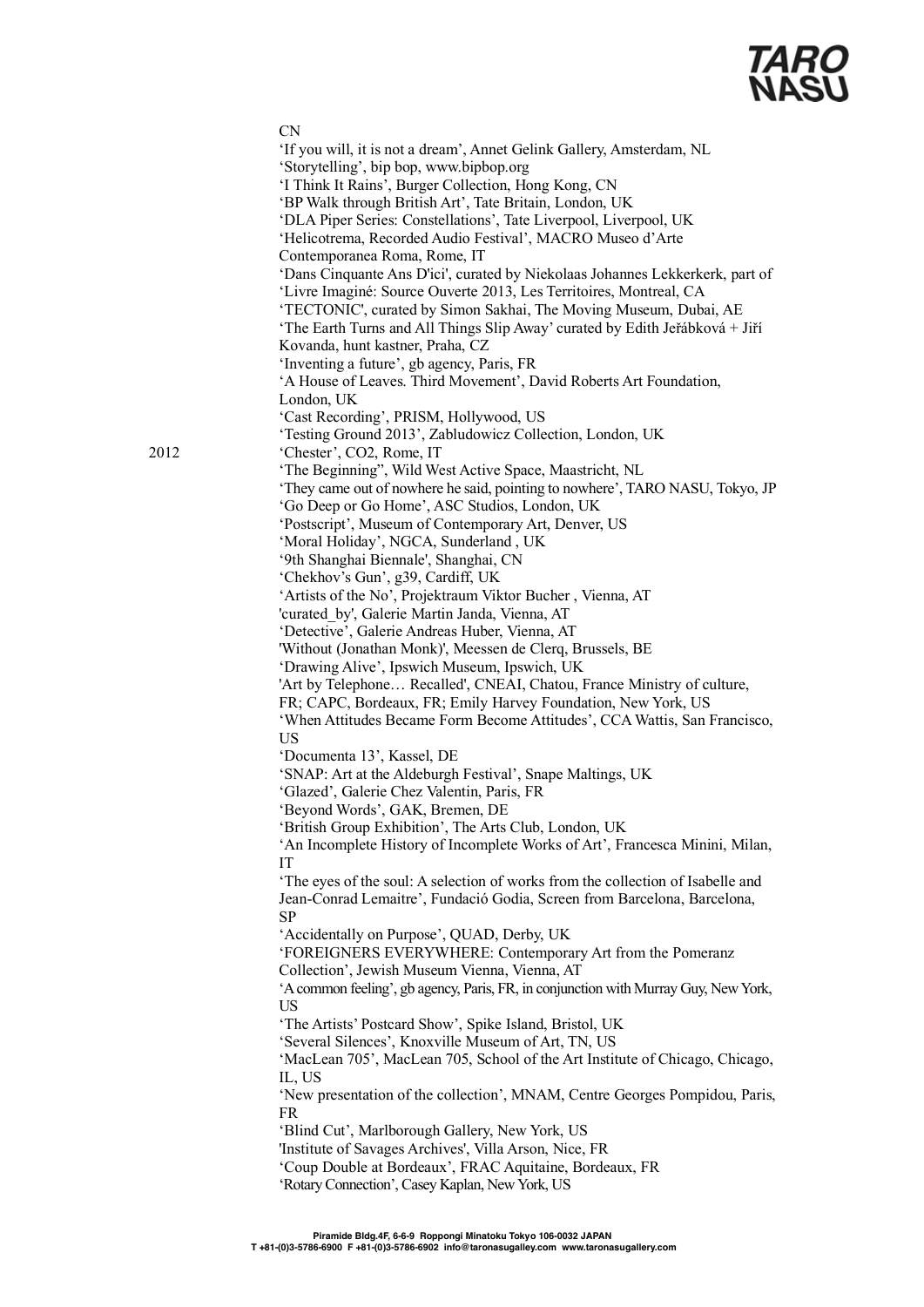

| 2011 | 'There must be a 'right way'', Gallery of the Art School of Brest, Brest, FR<br>'Politics is Personal', Stonescape, Calistoga, US<br>'Le sentiment des choses', Frac île-de-France, Le Plateau, Paris, FR |
|------|-----------------------------------------------------------------------------------------------------------------------------------------------------------------------------------------------------------|
|      | 'gesture, form, technique', TARO NASU, Tokyo, JP                                                                                                                                                          |
|      | 'I know about creative block and I know not to call it by name', Lisson Gallery, Milan,<br>IT                                                                                                             |
|      | 'Our Magic Hour', Yokohama Triennale 2011, Yokohama, JP                                                                                                                                                   |
|      | '5X5Castelló11 Premi Internacional d'art contemporani Diputació de Castelló', Espai                                                                                                                       |
|      | d'art contemporani de Castelló, Castelló, SP                                                                                                                                                              |
|      | 'Round and Round and Round (Part 2): Ryan Gander, Francesco Gennari, Rodney                                                                                                                               |
|      | Graham', La collection du Frac Île-de-France, Marne-la-Vallée, FR                                                                                                                                         |
|      | 'The Collectors Show: Onderdeel van / part of VANUIT HIER - OUT OF HERE', Van                                                                                                                             |
|      | Abbemuseum, Eindhoven, NL                                                                                                                                                                                 |
|      | 'KnowHow!', Campbell Works N16, London, UK                                                                                                                                                                |
|      | 'Han Nefkens - 10 jaar mecenas', Museum Boijmans van Beuningen, Rotterdam, NL                                                                                                                             |
|      | 'Invisibleness is visibleness', MOCA Taipei, TW                                                                                                                                                           |
|      | 'The Object of Observation (Changes By Being Observed)', curated by Tim Lee,                                                                                                                              |
|      | Johnen Galerie, Berlin, DE                                                                                                                                                                                |
|      | 'Humid but cool, I think', curated by Ryan Gander, TARO NASU, Tokyo, JP                                                                                                                                   |
|      | 'Two versions of the imaginary', curated by Maria Barnas, Annet Gelink Gallery,                                                                                                                           |
|      | Amsterdam, NL                                                                                                                                                                                             |
|      | 'Glaze', curated by George Henry Longly, Bischoff/Weiss, London, UK                                                                                                                                       |
|      | 'Two Times Once - An exhibition by Mr Rossi', Limoncello, London, UK                                                                                                                                      |
|      | 'IllumiNATIONS', curated by Giovanni Carmine & Bice Curiger, 54 <sup>th</sup> International Art                                                                                                           |
|      | Exhibition of the Venice Biennale, Venice, IT                                                                                                                                                             |
|      | 'Nul si Découvert/Void if removed', (Érudition concrète 4) curated by Guillaume                                                                                                                           |
|      | Désanges, Le Plateau, Frac Île-de-France, Paris, FR                                                                                                                                                       |
|      | 'Commercial Break', presented by Garage Centre for Contemporary Culture, Moscow                                                                                                                           |
|      | & POST, 54 <sup>th</sup> International Venice Biennale, Venice, IT                                                                                                                                        |
|      | 'The Lake of Fire', Den Frei Udstillingsbygning, Copenhagen, DK                                                                                                                                           |
|      | 'Ryan Gander & Michael Marriott', The Russian Club, London, UK                                                                                                                                            |
|      | 'Art Zuid', Amsterdam, NL                                                                                                                                                                                 |
|      | 'The Aldeburgh Beach South Lookout', Aldeburgh, UK                                                                                                                                                        |
|      | 'Le Slurm', Haute Ecole d'art, Geneva University, Geneva, CH                                                                                                                                              |
|      | 'Paysages Avec Objets Absents', Centre d'art contemporain de Fribourg, Fribourg, CH                                                                                                                       |
|      | 'Fat Chance to Dream (Una oportunidad para soñar/Tania Pardo' Galeria Maisterra                                                                                                                           |
|      | Valbuena, Madrid, ES                                                                                                                                                                                      |
|      | 'Invocations of the blank page', Spike Island, Bristol, UK; travelling to NICC, Antwerp,                                                                                                                  |
|      | BE                                                                                                                                                                                                        |
|      | 'The Shape We're In', 176 Zabludowicz Collection, London, UK                                                                                                                                              |
|      | 'The missing part', La Sorbonne, Paris, FR                                                                                                                                                                |
|      | 'Art + Drama', Whitechapel Gallery, London, UK                                                                                                                                                            |
|      | 'Radical Autonomy', Netwerk, Aalst, BE                                                                                                                                                                    |
| 2010 | 'Laocoon II', COCO, Vienna, AT                                                                                                                                                                            |
|      | 'Excoffon', IFF, Marseille, FR                                                                                                                                                                            |
|      | 'Publics and Counterpublics', Centro Andaluz de Arte Contemporaneo CAAC, Seville,                                                                                                                         |
|      | ES                                                                                                                                                                                                        |
|      | 'Things slowly curve out of sight until they are gone. Afterwards only the curve                                                                                                                          |
|      | remains.*', curated by Élodie Royer & Yoann Gourmel, Hermes Und Der Pfau,                                                                                                                                 |
|      | Stuttgart, DE                                                                                                                                                                                             |
|      | 'Propective XXIème siècle', Frac Ile-de-France / Le Plateau / L'Antenne France, Paris,                                                                                                                    |
|      | FR                                                                                                                                                                                                        |
|      | 'Faint to Black', Henninsen Contemporary, Copenhagen, DK<br>'Manifesta 8', Region of Murcia, ES*                                                                                                          |
|      | 'The Art of Camo', Cardi Black Box Gallery, Milan, IT                                                                                                                                                     |
|      | 'The Storyteller', Salina Art Center, Salina, Kansas, US                                                                                                                                                  |
|      | 'Resonance' Suntory Museum [Tempozan], Osaka, JP                                                                                                                                                          |
|      | 'Auto-Kino!', Berlinale, Kunsthalle Berlin, Berlin, DE                                                                                                                                                    |
|      | 'Hors d'Oeuvre', Campagne Première, Berlin, DE                                                                                                                                                            |
|      | 'About us', Johann König, Berlin, DE                                                                                                                                                                      |
|      |                                                                                                                                                                                                           |

 $2010$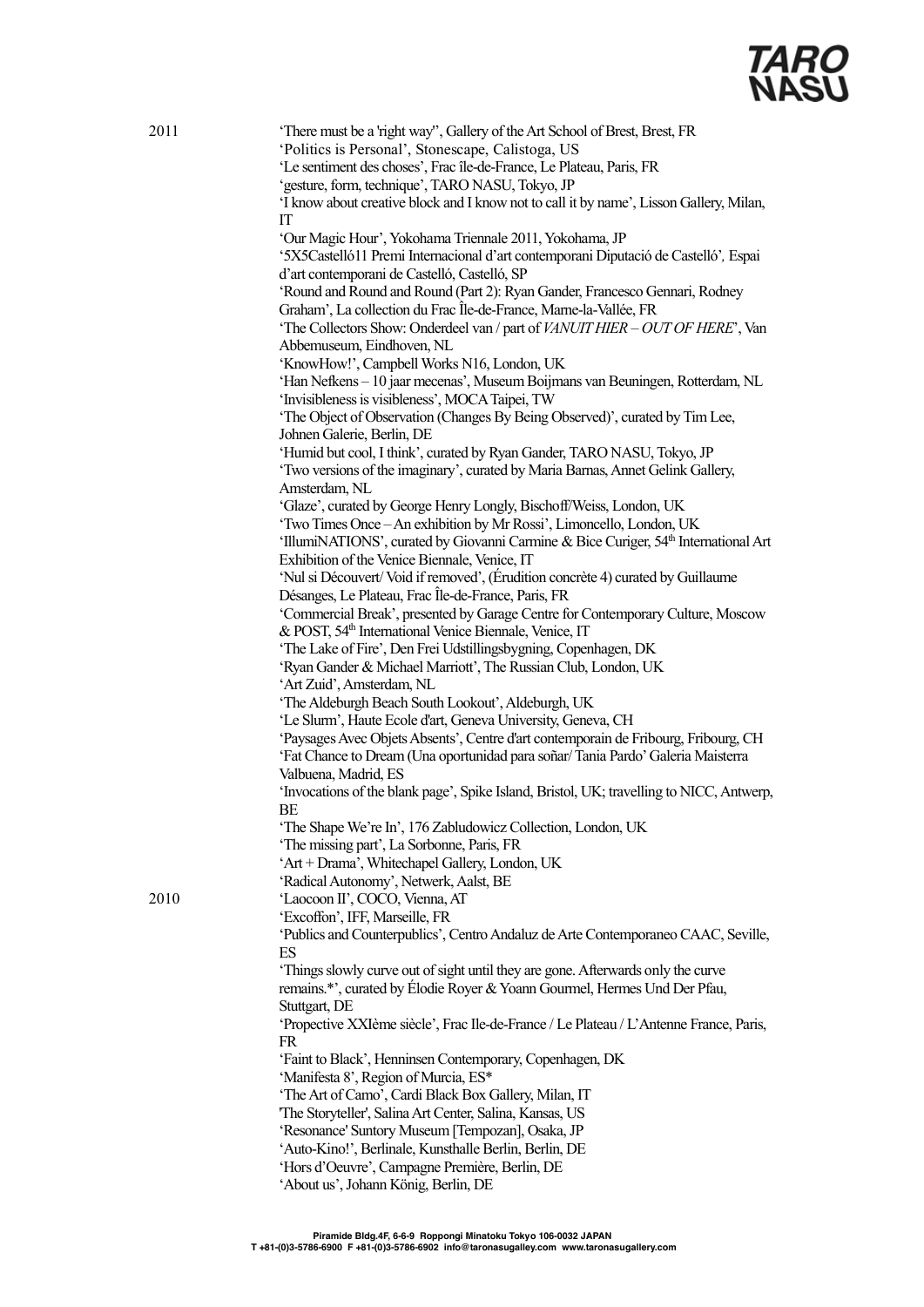|      | 'Tatton Park Biennial', Tatton Hall, Knutsford, UK                                                                                        |
|------|-------------------------------------------------------------------------------------------------------------------------------------------|
|      | 'Sameness and difference', Russian Club Gallery, London, UK                                                                               |
|      | 'The Crystal Hypothesis', GAMeC Art Centre, Bergamo. IT                                                                                   |
|      | 'Art Parcours', Art 41 Basel, Basel, CH                                                                                                   |
|      | 'Art Basel Unlimited', Art 41 Basel, CH                                                                                                   |
|      | 'Les Interlocuteurs', Beaux Arts of Toulouse, Toulouse, FR                                                                                |
|      | 'Hors d'Oeuvre', Campagne Première, Berlin, DE                                                                                            |
|      | 'Ecce Homo Ludens', Musée Régional d'Art Contemporain Languedoc-Roussillon,                                                               |
|      | Sérignan, FR                                                                                                                              |
|      | 'Okay, I have had enough, what else can you show me?', DOCVA, Milan, IT                                                                   |
|      | 'It is it', Espacio 1414, Santurce, PR                                                                                                    |
|      | 'Motage', Maison d'Art Bernard Anthonioz, Paris, FR                                                                                       |
|      | 'The Storyteller', Art Gallery of Ontario, Toronto, Ontario, CA                                                                           |
|      | 'A performance cycle', Nomas Foundation, Rome, IT                                                                                         |
|      | 'Double Bind', Villa Arson, Nice, FR                                                                                                      |
|      | 'Dark After After Dark', Khastoo Gallery, Los Angeles, US                                                                                 |
|      | 'Che cosa sono le nuvole?' Museion - Museum of modern and contemporary art                                                                |
|      | Bolzano, Bolzano, IT                                                                                                                      |
|      | 'The Library of Babel', 176 Zabludowicz Collection, London, UK                                                                            |
|      | 'The Boy Who Cried Wolf' (Lefty Loosey, Righty Tighty)', gb agency, Paris, FR                                                             |
|      | 'Exhibition, Exhibition', Castello di Rivoli - Museo d'Arte Contemporanea, Rivoli, IT                                                     |
|      | 'Les Belles Images: Second Scenario', La Box, Bourges, FR                                                                                 |
|      | 'FAX', Para/Site Art Space, Hong Kong, CN                                                                                                 |
|      | 'Artprojx Presents', Wimbledon College of Art, London, UK                                                                                 |
|      | 'The Library of Babel / In and Out of Place', 176 Zabludowicz Collection, London, UK                                                      |
|      | 'Répétition dans l'Épilogue', Super #11, Galerie Lucile Corty, Paris, FR                                                                  |
|      | 'Gallery, Galleria, Gallerie', Norma Mangione Gallery, IT                                                                                 |
|      | 'Production Site: The Artist's Studio Inside-Out', MCA, Chicago, US                                                                       |
|      | 'The Storyteller', Sheila C. Johnson Design Center at Parsons The New School for                                                          |
|      | Design, New York, New York, US                                                                                                            |
| 2009 | 'Lisson Presents 6', Lisson Gallery, London, UK                                                                                           |
|      | 'Forms of Enquiry', Architects Association, London, UK<br>'British Subjects: Identity and Self-Fashioning', Neuberger Museum, Westchester |
|      | County, New York, US                                                                                                                      |
|      | 'Where water comes together with other water', Chapter 3, gb agency, Paris, FR                                                            |
|      | '7 Words', Am Nuden Da Session, London, UK                                                                                                |
|      | 'Double Bind', Villa Arson, Nice, FR                                                                                                      |
|      | 'Space as Medium', Miami Art Museum, Miami, US                                                                                            |
|      | 'Can Art Save Us', Millennium Galleries, Sheffield, UK                                                                                    |
|      | 'Mille e Tre', Musée du Louvre, Paris, FR                                                                                                 |
|      | 'The Store', Artissima, IT                                                                                                                |
|      | 'Radical Autonomy', Le Grand Café, Saint Nazaire, FR                                                                                      |
|      | 'TV', Mercer Union, Mercer Union, Toronto, US                                                                                             |
|      | 'The Storyteller', Salina Art Centre, Kansas. US                                                                                          |
|      | 'Eleanor Antin, Marcel Broodthaers, Peter Friedl, Ryan Gander', Erna Hecey Gallery                                                        |
|      | Temporary Space, Cologne, DE                                                                                                              |
|      | 'Still Nacht', Outlet, Manchester, UK                                                                                                     |
|      | '7a Bienal do Mercosul', Porto Alegre, BR                                                                                                 |
|      | 'Sculpture of the Space Age', David Roberts Foundation, London, UK                                                                        |
|      | 'Chasing Napolean', Palais de Tokyo, Paris, FR                                                                                            |
|      | 'Assembly', Yvon Lambert, Paris, FR                                                                                                       |
|      | 'Richard Prince and the Revolution', PROJECTE SD, Barcelona, ES                                                                           |
|      | 'Era New Horizons Film Festival', Warsaw, PL                                                                                              |
|      | 'Pete and Repeat', 176 Zabludowicz Collection, London, UK *                                                                               |
|      | 'Paper Show', David Risley Gallery, Copenhagen, DK                                                                                        |
|      | 'Trying to cope with things that aren't human', Cell Projects Space, London, UK*                                                          |
|      | 'The Space of Words', MUDAM, Luxembourg, LU*                                                                                              |
|      | 'Talk Show', ICA, London, UK                                                                                                              |
|      | 'The Happy Interval', Tulips & Roses, Vilinus, LI                                                                                         |
|      | 'Fax', The Drawing Center, New York, US*                                                                                                  |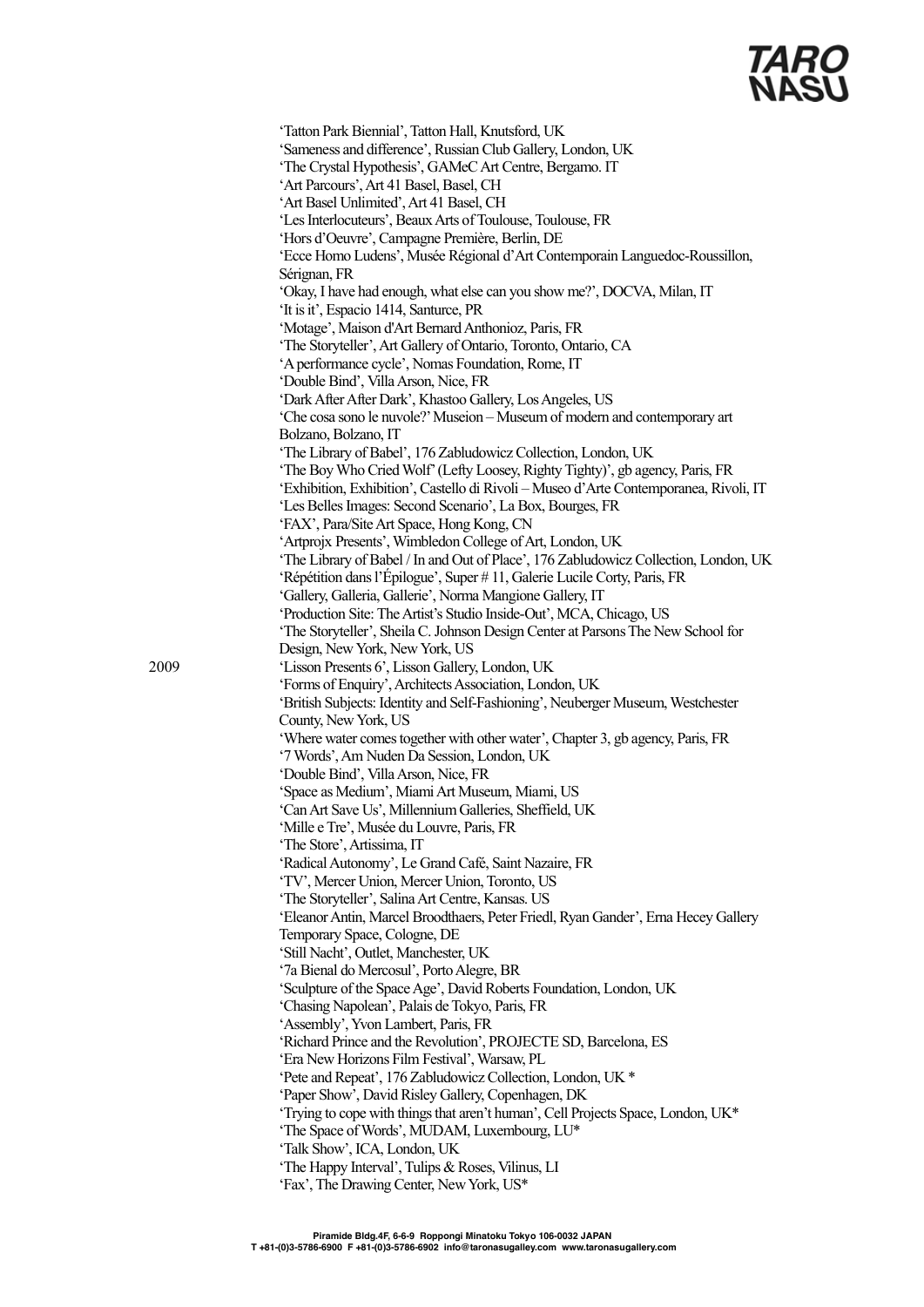

|      | 'Natural Wonders', Baibakov Art Projects, Moscow, RU                                            |
|------|-------------------------------------------------------------------------------------------------|
|      | 'Contested Ground', 176 Zabludowicz Collection, London, UK                                      |
|      | 'Trying to cope with things that aren't human', David Cunningham Projects, San                  |
|      | Francisco, US*                                                                                  |
|      | 'The Malady of Writing', MACBA, Museu d'Art Contemporani de Barcelona,                          |
|      | Barcelona, ES, travelling to Artissima 17, Torino, ES                                           |
|      | 'Younger than Jesus', New Museum, New York, US                                                  |
|      | 'Lisson presents 4', Lisson Gallery, London, UK                                                 |
|      | 'Places to be', Annet Gelink Gallery, Amsterdam, NL                                             |
|      | 'The Little Shop on Hoxton Street', Limoncello Gallery, London, UK                              |
|      | 'Mirrors', MARCO, Vigo, ES                                                                      |
|      | 'Several Silences', The Renaissance Society, Chicago, US                                        |
|      | 'Desiring Necessities', John Hansard Gallery, Southampton, UK                                   |
|      | 'Trying to cope with things that aren't human', AirSpace Gallery, Stoke on Trent, UK*           |
|      | 'The Making of Art', Schirn Kunsthalle Frankfurt, Frankfurt, DE                                 |
|      | 'The Storyteller', ICI, New York, US                                                            |
| 2008 | 'Never let the truth get in the way of a good story', Site Gallery, Sheffield, UK               |
|      | 'A Recent History of Drawing & Writing', ICA, London, UK                                        |
|      | 'Playtime', Betonsalon, Paris, FR                                                               |
|      | 'Panorámica ciclo de video, Bailando sin salir de casa', Museo Tamayo arte                      |
|      | contemporáneo, Bosque de Chapultepec, Mexico, MX                                                |
|      | 'Wouldn't it be nice', Somerset House, London, UK                                               |
|      | 'Out of sight', Proyectos Monclova, Mexico, MX                                                  |
|      | 'AWOL - Biennale of Young Artists', META Cultural Foundation, Bucharest, RO                     |
|      | 'Wouldn't it be nice', Centre d'art Contemporain, Zurich, CH*                                   |
|      | 'Self Storage', Curatorial Industries, San Francisco, US                                        |
|      | 'I desired what you were, I need what you are', Galleria Maze, Torino, IT                       |
|      | 'Within the big Structure', Megastructure, Berlin-Mitte, Berlin, DE                             |
|      | 'Delirious Beijing', PKM Gallery, Beijing, CN                                                   |
|      | 'Life on Mars', 55 <sup>th</sup> Carnegie International, Carnegie Museum of Art, Pittsburgh, US |
|      | 'Revolutions – forms that turn', 16 <sup>th</sup> Biennale of Sydney, AU                        |
|      | 'As it presents itself', Whitstable Biennale, Whitstable, UK                                    |
|      | 'Featuring', Galerie Chez Valentin, Paris, FR                                                   |
|      | 'The flight of the Dodo', Project Arts Centre, Dublin. IE                                       |
|      | 'One of these things is not like other things', Unosunove Gallery, Rome, IT                     |
|      | 'Art Now Curate' Tate Modern, London, UK                                                        |
|      | 'Inaugural Show', Marz Galleria, Lisbon. PT                                                     |
|      | 'The show is not a void', Galeria Luisa Strina, Sao Paulo, BR                                   |
|      | Future Landscape', Royal Academy, London, UK                                                    |
| 2007 | 'Appendix Appendix Radio Play', Performa 07, New York, US                                       |
|      | 'In the Stream of Life', Betonsalon, Paris, FR                                                  |
|      | 'For Sale', Cristina Guerra Contemporary Art, Lisbon, PT*                                       |
|      | 'Wouldn't it be nice', Centre d'art contemporain, Geneva, CH*                                   |
|      | 'Words fail me', MoCAD, Detroit, US                                                             |
|      | 'Projecktion', Lentos Art Museum, Linz, AT                                                      |
|      | 'How soon is now', Luis Seoane Foundation, Coruna, ES                                           |
|      | 'Language of Vision', mima Middlesborough Institute of Modern Art, UK                           |
|      | 'Without', Yvon Lambert, Paris, FR                                                              |
|      |                                                                                                 |
|      | 'Zero, Zero, S', Lyon Biennale, Lyon, FR                                                        |
|      | 'Plankjes, tak', Atelier als Spermedium, Artist Space for Contemporary Art, The Hague,          |
|      | $\mathbf{NL}$                                                                                   |
|      | 'Twice told tales', Galerie Michel Rein, Paris, FR                                              |
|      | 'You have not been honest', Museo D'Arte Donnaregina, Naples, IT                                |
|      | 'Whenever It Starts It Is The Right Time', Frankfurter Kunstverein, Frankfurt, G                |
|      | 'Blackberrying', Christina Wilson Galerie, Copenhagen, D*                                       |
|      | 'Der Droste Effekt', Esther Schipper, Berlin, DE                                                |
|      | 'Prediction – Exhibition Trouble', Paris, FR *                                                  |
|      | 'Un touchable', Patio Herrianom - Museo de Arte Contemporáneo, Valladolid, ES                   |
|      | 'Some Time Waiting', Kadist Art Foundation, Paris, FR                                           |
|      | 'Kit Bashing', Western Bridge, Seattle, US                                                      |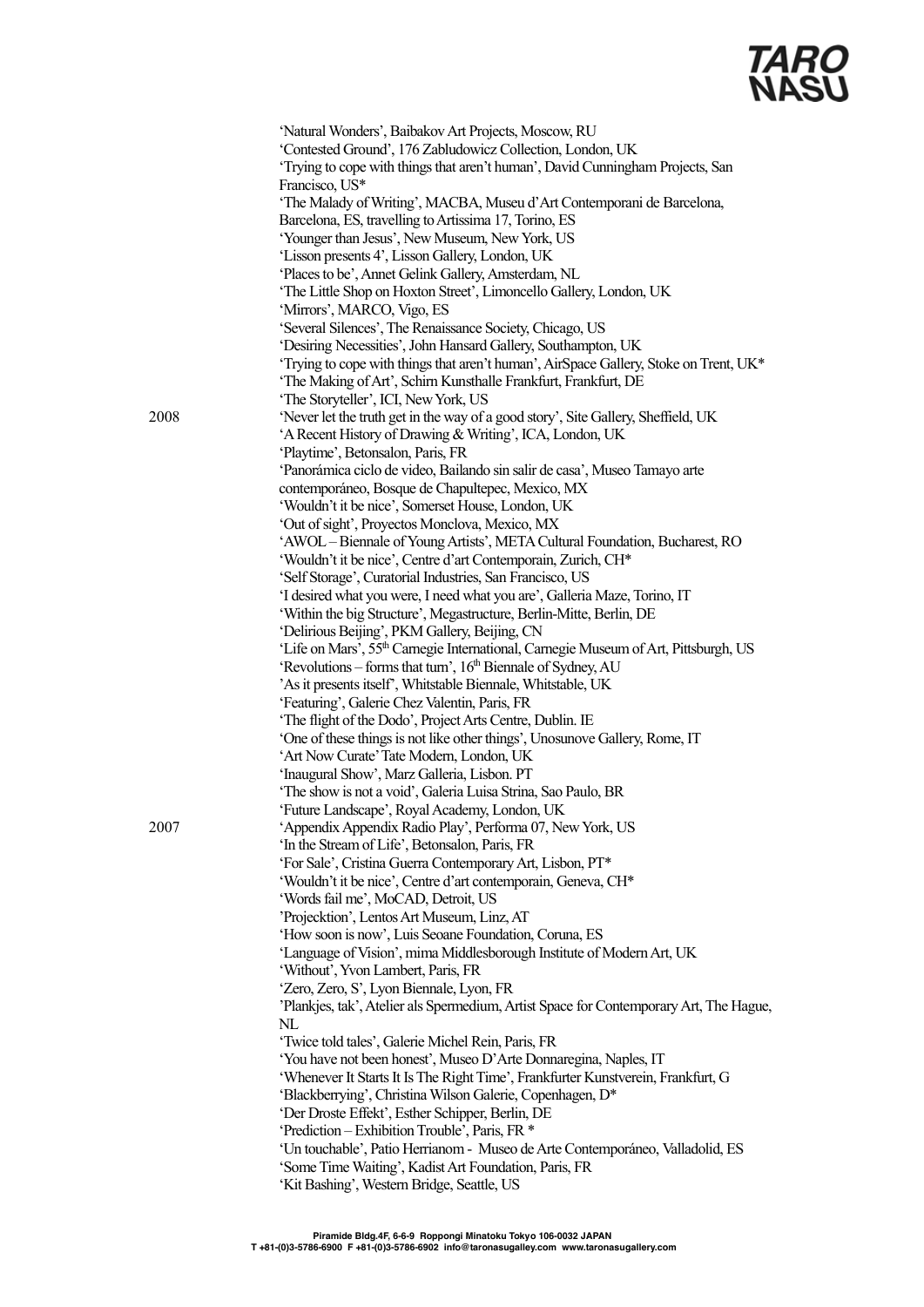| 2006 | 'On the Future of Art School', STORE, London, UK<br>'Constellations', Tanya Bonakdar, New York, US<br>'Curating the Library', de Singel, Antwerp, BE<br>'Projektion', Museum of Art Lucerne, CH*<br>'Éclipses du Réel', Centre d'art contemporain, Fribourg, CH*<br>'How soon is now?', Fundación Luís Seoane, Coruna, ES<br>'Wrong', Klosterfelde, Berlin, DE<br>'The show will be open when the show will be closed', STORE, London, UK<br>'Radio Transmitted Time Capsule' with Francesco Manacorda, Radio Gallery, London, |
|------|--------------------------------------------------------------------------------------------------------------------------------------------------------------------------------------------------------------------------------------------------------------------------------------------------------------------------------------------------------------------------------------------------------------------------------------------------------------------------------------------------------------------------------|
|      | UK                                                                                                                                                                                                                                                                                                                                                                                                                                                                                                                             |
|      | 'Whitstable Biennale', Whitstable, UK                                                                                                                                                                                                                                                                                                                                                                                                                                                                                          |
|      | 'Le Confort Moderne' La Space Station, Poitiers, FR<br>'Le Spectre des Armatures', Glassbox, Paris, FR                                                                                                                                                                                                                                                                                                                                                                                                                         |
|      | 'El Albergue, Holandés', La Station, Nice, FR                                                                                                                                                                                                                                                                                                                                                                                                                                                                                  |
|      | 'Trial Balloons', MUSAC, Musei de Arte Contemporáneo de Castillia y León, León,<br>$ES*$                                                                                                                                                                                                                                                                                                                                                                                                                                       |
|      | 'Don Quijote', Witte de Witte, Rotterdam, NL                                                                                                                                                                                                                                                                                                                                                                                                                                                                                   |
|      | 'Objet a Part', Centre d'art Contemporain, Noisy le sec, FR*                                                                                                                                                                                                                                                                                                                                                                                                                                                                   |
|      | Group show: Pierre Bismuth, Ryan Gander, Karl Haendel and T. Kelly Mason, Cohen                                                                                                                                                                                                                                                                                                                                                                                                                                                |
|      | and Leslie, New York, US<br>'Untouchable', Villa Arson, Nice, FR                                                                                                                                                                                                                                                                                                                                                                                                                                                               |
|      | 'Tate Triennial', Tate Britain, London, UK*                                                                                                                                                                                                                                                                                                                                                                                                                                                                                    |
|      | 'The Standard Hotel', The Standard Hotel, Miami, US                                                                                                                                                                                                                                                                                                                                                                                                                                                                            |
| 2005 | 'Spectator T', Sheffield, UK*                                                                                                                                                                                                                                                                                                                                                                                                                                                                                                  |
|      | 'T1 Triennial', Castello di Rivoli Museo d'Arte Contemporanea, Turin, IT*                                                                                                                                                                                                                                                                                                                                                                                                                                                      |
|      | 'Free Library', $M + R$ Gallery, London, UK<br>'Romance - A Novel', Cristina Guerra Contemporary Art, Lisbon P                                                                                                                                                                                                                                                                                                                                                                                                                 |
|      | 'Jaybird', ZERO Milan, IT                                                                                                                                                                                                                                                                                                                                                                                                                                                                                                      |
|      | 'Post No Bills', White Columns, New York, US                                                                                                                                                                                                                                                                                                                                                                                                                                                                                   |
|      | 'An Exhibition Amongst Friends', gb agency, Paris, FR                                                                                                                                                                                                                                                                                                                                                                                                                                                                          |
|      | 'Invisible Script', W139, Amsterdam, NL                                                                                                                                                                                                                                                                                                                                                                                                                                                                                        |
|      | 'Beck's Futures', CCA, Glasgow, UK*<br>'In This Colony', Kunstfort bij Vijfhuizen, NL*                                                                                                                                                                                                                                                                                                                                                                                                                                         |
|      | 'Beck's Futures', ICA, London, UK*                                                                                                                                                                                                                                                                                                                                                                                                                                                                                             |
|      | 'A Show Without Works,' Project Room, Spazio Lima, Milan, IT*                                                                                                                                                                                                                                                                                                                                                                                                                                                                  |
|      | 'The World, Abridged,' Kettles Yard, Cambridge, UK*                                                                                                                                                                                                                                                                                                                                                                                                                                                                            |
|      | 'Timeline', The Store & Window 32, Paris, FR                                                                                                                                                                                                                                                                                                                                                                                                                                                                                   |
| 2004 | 'Romantic Detachment', PS1, New York, US*                                                                                                                                                                                                                                                                                                                                                                                                                                                                                      |
|      | 'Romantic Detachment', Chapter Arts, Cardiff, UK*<br>'Romantic Detachment', Q Arts, Derby, UK*                                                                                                                                                                                                                                                                                                                                                                                                                                 |
|      | 'Romantic Detachment', Folly Gallery, Lancaster, UK*                                                                                                                                                                                                                                                                                                                                                                                                                                                                           |
|      | 'Making Public', CBK, Dordrecht, NL                                                                                                                                                                                                                                                                                                                                                                                                                                                                                            |
|      | 'Summer Pursuits', Store, London, UK                                                                                                                                                                                                                                                                                                                                                                                                                                                                                           |
|      | 'Loose Associations', Centre Pompidou Beaubourg, Paris, FR                                                                                                                                                                                                                                                                                                                                                                                                                                                                     |
|      | 'Loose Associations', Foksal Gallery, Warsaw, PL<br>'Artist House', The Round Foundry, Leeds, UK                                                                                                                                                                                                                                                                                                                                                                                                                               |
| 2003 | 'Catch Me', Onufri, National Gallery of Albania, AL                                                                                                                                                                                                                                                                                                                                                                                                                                                                            |
|      | 'Tourette's', W139, Amsterdam, NL*                                                                                                                                                                                                                                                                                                                                                                                                                                                                                             |
|      | 'RDV', Résonance, Galerie des Terreaux, Lyon Biennale, Lyon, FR                                                                                                                                                                                                                                                                                                                                                                                                                                                                |
|      | 'Prix de Rome' (Winner), Museum voor Actuele Kunst, Den Haag, NL*                                                                                                                                                                                                                                                                                                                                                                                                                                                              |
| 2002 | 'Grizedale Artist in Residence', Grizdale, Cumbria, UK                                                                                                                                                                                                                                                                                                                                                                                                                                                                         |
| 2001 | 'Unloaded', (Disused Military Bunkers), Oberschan, CH*<br>'Record Collection', Forde Gallery, Geneva, CH                                                                                                                                                                                                                                                                                                                                                                                                                       |
|      | 'In a language', Project ruimte zuid en oost, Amsterdam, NL                                                                                                                                                                                                                                                                                                                                                                                                                                                                    |
|      | 'On the trams', The Lowry, Manchester, UK                                                                                                                                                                                                                                                                                                                                                                                                                                                                                      |
| 2000 | 'The Oriel Mostyn Open', Llandudno, UK                                                                                                                                                                                                                                                                                                                                                                                                                                                                                         |
|      | 'Square City', Holden Gallery, Manchester, UK                                                                                                                                                                                                                                                                                                                                                                                                                                                                                  |
|      | 'Goethe's Oak Has Woodworm', Static Gallery, Liverpool, UK<br>'Unfortunately Last Sunday', Museum Het Domain, Sittard, NL*                                                                                                                                                                                                                                                                                                                                                                                                     |
|      | 'Free Space', Nieuw Internationaal Cultureel Centrum, Antwerpen, BE*                                                                                                                                                                                                                                                                                                                                                                                                                                                           |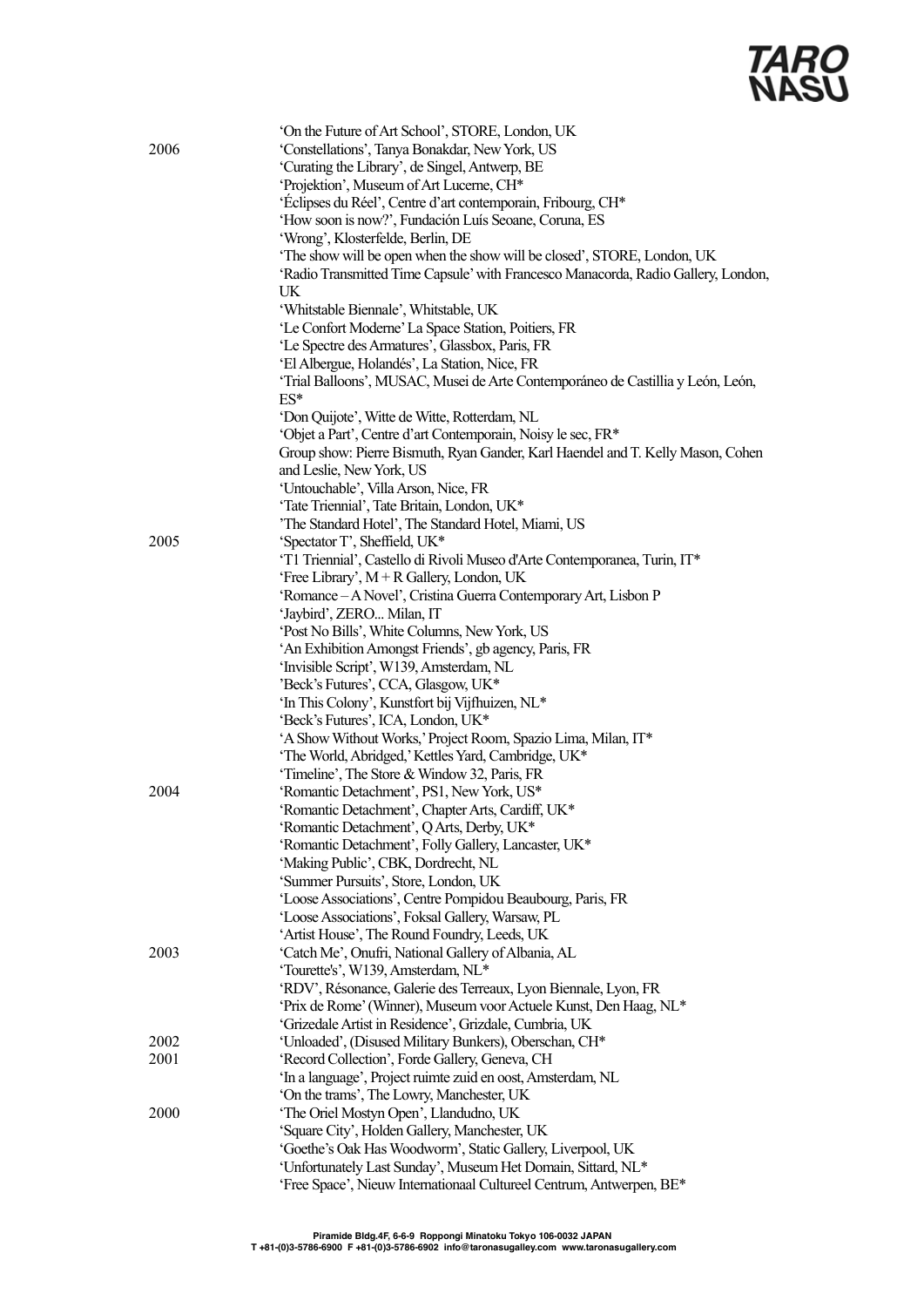#### **Artists Publications / Monographs**

| 2018 | The Annotated Reader, Self-published, London (available on USB)                                                                                      |
|------|------------------------------------------------------------------------------------------------------------------------------------------------------|
| 2017 | 'Being Picasso', Remai Modern, Saskatoon, ISBN 978-1-896-35988-5                                                                                     |
|      | 'Soft Modernism', Gallery Hyundai, Seoul, ISBN978-89-6736-067-2                                                                                      |
|      | 'Ryan Gander - These wings aren't for flying', The National Museum of Art,                                                                           |
|      | Osaka                                                                                                                                                |
| 2016 | 'Ryan Gander: Night in the Museum', Hayward Gallery Publishing, London,                                                                              |
|      | <b>ISBN</b>                                                                                                                                          |
|      | 978-1853323492                                                                                                                                       |
| 2015 | 'Fieldwork, The Complete Reader', Bedford Press, London, ISBN 978-1-                                                                                 |
|      | 907414-51-0                                                                                                                                          |
| 2014 | 'Fieldwork An Incomplete Reader', Plazzy Banter, London, ISBN 978-0-                                                                                 |
|      | 9934018-0-0                                                                                                                                          |
|      | 'Culturefield', Koenig Books, London, ISBN 978-3-86335-570-8                                                                                         |
|      | 'The boy who always looked up', Lisson Gallery (with the support of the                                                                              |
|      | National Trust and University of Huddersfield) ISBN 978-0-947830-44-1                                                                                |
|      | 'Artists' Cocktails', Dent-de-Leone, ISBN 978-1-907908-16-3                                                                                          |
| 2013 | 'Parallel Cards', Manchester Art Gallery(with Emilia Bergmark)                                                                                       |
|      | 'The Viewing Room: Volume 14. These are the things I don't understand',                                                                              |
|      | Daiwa Press Co. Ltd                                                                                                                                  |
| 2012 | 'Ampersand', Dent-de-Leone, ISBN 9-781907-908088                                                                                                     |
|      | 'Le dit du dé', Villa Arson, (with Åbäke) ISBN 978-2-84066-554-0                                                                                     |
| 2010 | 'Ryan Gander: Catalogue Raisonnable Vol. 1, Westreich / Wagner                                                                                       |
|      | Publications; part of the artists' books series Christopher Keller Editions / JRP                                                                    |
|      | Ringier, 978-3-03764-146-0                                                                                                                           |
| 2008 | 'The Viewing Room: Volume 5', Daiwa Press Co. Ltd (with TARO NASU)                                                                                   |
|      | 'Heralded as the new black', Ikon Gallery ISBN 978-1904864370 (with Ikon Gallery)                                                                    |
| 2007 | 'Appendix Appendix - A Proposal for a TV Series', JRP Ringier ISBN 978-                                                                              |
|      | 3905770193 (with Stuart Bailey and Christophe Keller)                                                                                                |
|      | 'Intellectual Colours' Silvana Editoriale and Dena Foundation of Contemporary                                                                        |
|      | ISBN13:97888-3660875-1 (with Will Holder), ABN AMRO Award.                                                                                           |
|      | 'Parallel Cards', ISBN 978-3-902490-31-5 (with Mia Frostner, Robert Sollis, Paul                                                                     |
|      | Tisdell, Rasmus Spanggaard Troelsen)                                                                                                                 |
|      | 'Loose Associations and other lectures', One Star Press, Paris (with EUROPA)                                                                         |
|      | 'New New Alphabet', poster, (with Rasmus Spanggaard Troelsen)                                                                                        |
| 2006 | 'Pure Associations', ABN AMRO Art Collection (with Bart van der Heide and                                                                            |
| 2005 | Matthais Hartmann) ISBN 9789080267770                                                                                                                |
|      | 'From The Alpinist' Fort Vijfhuizen / Artimo, ISBN 90-8546-042-5<br>'It's Like the Spoilt Brat of the Dictionary' STORE, (with Alice Fisher) ISBN 0- |
|      | 9550142-0-4                                                                                                                                          |
| 2004 | 'The Boy that always looked up', Cornerhouse, (with Sara De Bondt) ISBN 0-948797-                                                                    |
|      | 44-4                                                                                                                                                 |
| 2003 | Appendix', Artimo (with Stuart Bailey) ISBN 90-75380-60-7                                                                                            |
| 2002 | 'In a language', (with Sara De Bondt) ISBN i3 0-9542058-1-2                                                                                          |
|      |                                                                                                                                                      |

#### **Teaching / Lectures**

AA School of Architecture, London, UK Art | Basel | Miami Beach | Art Basel Conversations, Miami, US Barbican, London, UK Barnard College, New York City, US Byam Shaw School of Art, London, UK Carnegie Mellon University, Pittsburgh, US Chelsea College of Art and Design, University of the Arts London, London, UK Coventry School of Art and Design, Coventry, UK De Appel, Amsterdam, NL East Street Arts, Leeds, UK Edinburgh University, The Protoacademy, Edinburgh, UK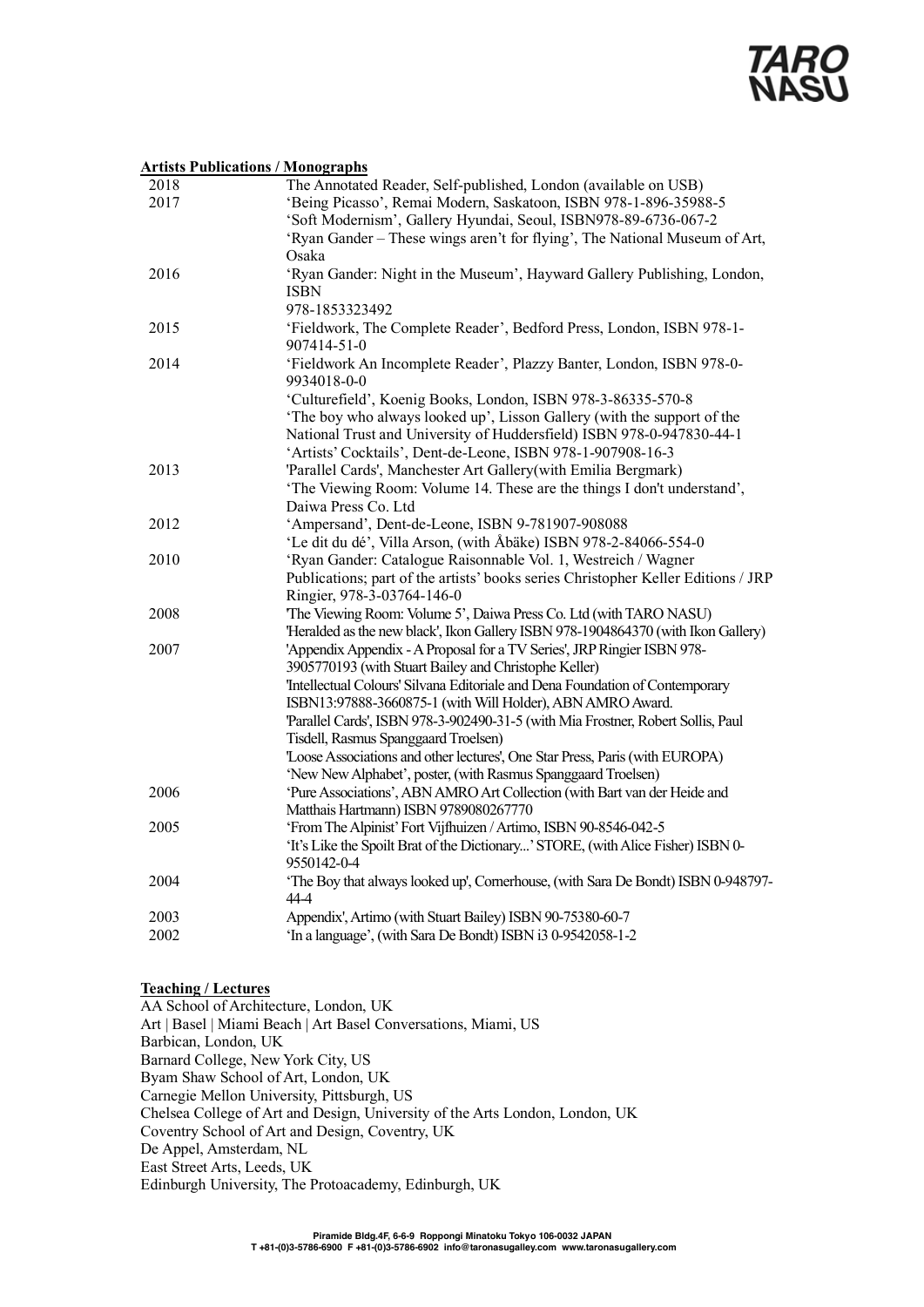# *TARC<br>NASL*

École nationale des beaux-arts, Lyon, FR Frac Ile-de-France / Le Plateau / L'Antenne France, Paris, FR Gerrit Rietveld Akademie, Amsterdam, NL Goldsmiths College, London, UK Leeds Metropolitan University, Leeds, UK Manchester Metropolitan University, UK Piet Zwart Institute, Rotterdam, NL Plymouth College of Art and Design, Plymouth, UK Proto-Academy, Edinburgh, UK Rietveld Akademie, Amsterdam, NL Roski School of Fine Arts, University of Southern California, Los Angeles, US Royal College of Art, London, UK Ruskin School of Drawing and Fine Art, Oxford, UK Sheffield Hallam University, Sheffield, UK Slade School of Art, London, UK Somerset House, London, UK Staffordshire University, Stoke-on-Trent, UK Tate Britain, London, UK The Society for Contemporary Art at the Art Institute of Chicago, Chicago, US The New School, New York, US The Royal Danish Academy of Art, School of Architecture, Copenhagen, NL UNIDEE Cittadellarte-Fondazione Pistoletto, Biella, IT University of Brighton, Brighton, UK University of East London, London, UK University of Huddersfield, Huddersfield, UK University of South Florida, Florida, US University of Southern California, US University of East London, London, UK University of West England, Bristol, UK Van Gogh Museum, Amsterdam, NL Werkplaats voor typografie, Arhnem, NL Whitechapel Gallery, London, UK

Wimbledon College of Art, University of the Arts London, London, UK

**Curating**

| 2019 | 'BROCHURE', Solid View, London, UK                                                      |
|------|-----------------------------------------------------------------------------------------|
| 2018 | 'The Annotated Reader', Great Yarmouth, UK                                              |
|      | 'Knock Knock', South London Gallery, London, UK                                         |
|      | 'The Annotated Reader', London, UK                                                      |
| 2017 | Remai Modern Picasso Linocut Collection, Remai Modern, Saskatoon, CA                    |
| 2016 | 'Night in the Museum', The Attenborough Centre, Leicester, UK                           |
|      | 'Night in the Museum', Longside Gallery, Yorkshire Sculpture Park,                      |
|      | Yorkshire, UK                                                                           |
|      | 'Night in the Museum', Birmingham Museum and Art Gallery, Birmingham,                   |
|      | UK.                                                                                     |
| 2012 | 'The Greatest Story Ever Told - The Collection curated by Ryan Gander'                  |
|      | The National Museum of Art, Osaka, Osaka, JP                                            |
|      | 'Young British Art II', DIENSTGEBÄUDE, Zürich, CH                                       |
| 2011 | 'Field of Meaning', Kimberling Gallery, London, UK                                      |
|      | 'I know about creative block and I know not to call it by name', Lisson Gallery, Milan, |
|      | IT                                                                                      |
|      | 'Humid but cool, I think', curated by Ryan Gander, TARO NASU, Tokyo, JP                 |
|      | 'Young British Art', Limoncello, London, UK                                             |
| 2008 | 'The way in which it landed', Art Now, Tate Britain, London, UK (Artists: Lucy Clout,   |
|      | Nathaniel Mellors, Aurelien Froment, David Renggli, Carol Bove)                         |
| 2007 | Associates Gallery, Project space directed with Rebecca May Marston, London, UK         |
|      | (Artists: Matthew Smith, Stella Capes, Kim Coleman & Jenny Hogarth, Matthew             |
|      | Harrison, Josephine Flynn, Tom Gidley, Sean Edwards, Lucy Clout, Alice Channer,         |
|      | Adria Julia, Ben Cain, Adam Thomas)                                                     |
|      | 'Took my hands off your eyes too soon', Tanya Bonakdar Gallery, New York                |
|      |                                                                                         |